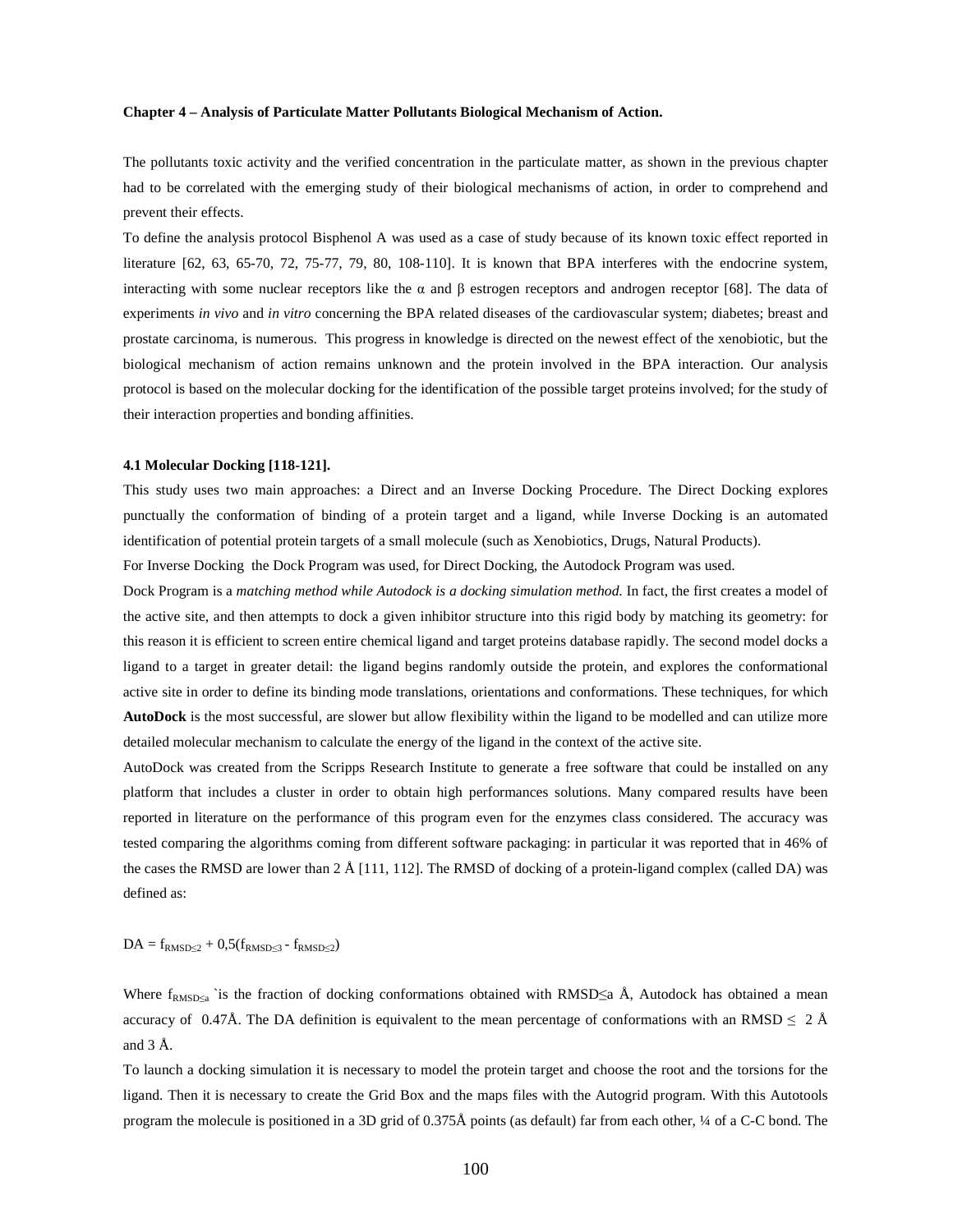region limited from the grid defined the molecule portion of ligand interaction. On each grid point a potential ligand atom is located that has a particular interaction energy with the protein. So it possible to build an affinity map for each atom type of the ligand and an electrostatic grid. The configuration and electrostatic energy are obtained with the interpolation of the affinity values of a single cell.

Autodock uses Genetic Algorithms (GA), based on the natural genetics and biological evolution: the ligand's state variables (translation, orientation, conformation of the ligand respect the protein), correspond to a gene; the ligand's state to a genotype; the atomic coordinates to a phenotype.

Another important parameter of docking is the fitness: the total interaction energy of the ligand with the protein, evaluated using the energy function. So the generation selection (GA) is based on the individual's fitness. If the global search uses genetic algorithm GA, the local search, i.e. the method used to perform energy minimization, is adaptive: the torsional space search is adjusted step by step upon recent history of energies. The GA method with the adaptive LS method forms the so called Lamarkian genetic algorithm (LGA). A good description of the method adopted is shown in fig.78 that illustrates genotypic and phenotypic search, and compares Darwinian and Lamarckian search.



Fig.78 - Genotypic and phenotypic search and compared Darwinian and Lamarckian search. The space of the genotypes is represented by the lower horizontal line and the space of phenotypes by the upper line. The fitness function is  $f(x)$ . The result of applying the genotype mutation operator to the parent's genotype (on the right-hand side), has the corresponding phenotype shown. Local search (on the left-hand), is performed in phenotypic space and employs information about  $f(x)$ . The local search is performed by continuously converting from the genotype to the phenotype. The genotype of the parent is replaced by the resulting genotype, in accordance with Lamarckian principles.

The genetic algorithm iterates over generations until one of the termination criteria is met. At the end, the fitness (the docked energy), the state variables, the coordinates of the conformations and the estimated energy of binding, were reported.

AutoDock4.0 has a free-energy scoring function that is based on a linear regression analysis, the AMBER force field, and an even larger set of diverse protein-ligand complexes with known inhibition constants than those used in AutoDock3.0.

The scoring method has two purposes: to detect the correct binding conformation and to estimate the binding affinities of the candidate molecules. The scoring methods used are based on force field calculations, empirical scoring functions, knowledge-based potential of mean force or finally the consensus scoring (evaluation of the best docked conformer with multiple scoring functions).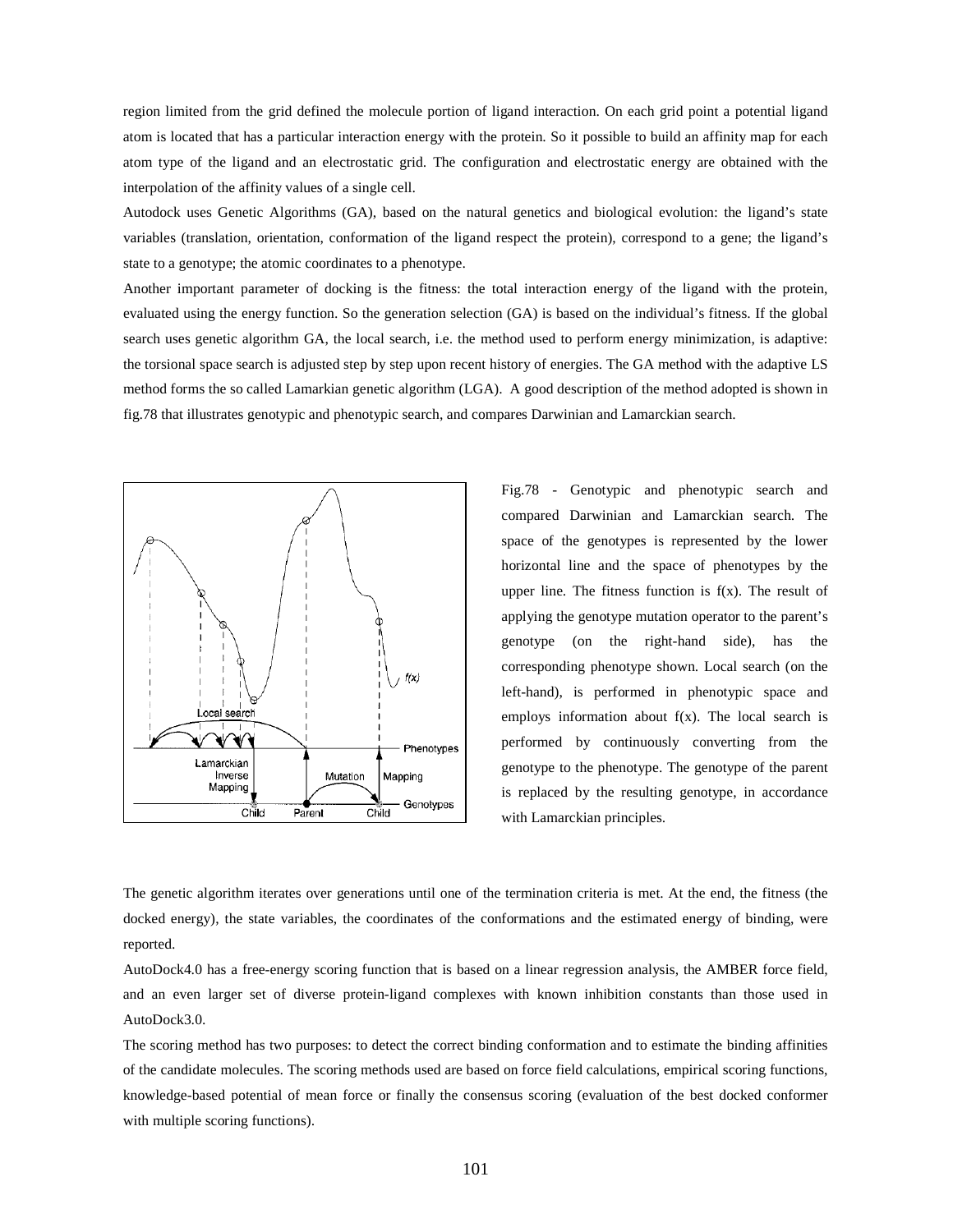The best model was cross-validated with a separate set of HIV-1 protease complexes, and it was confirmed that the standard error is around 2.5 kcal/mol. This is enough to discriminate between leads with milli-, micro- and nano-molar inhibition constants. The Amber model (force field model), employs the interaction energy of a molecular system with terms for dispersion/repulsion; hydrogen bonding; electrostatics and deviation from ideal bond lengths and bond angles. This model requires considerable computer time and tends to perform less well in ranking the binding free energies of compounds that differ by more than a few atoms: an empirical relationship is needed between molecular structure and binding free energy that reproduces observed binding constants, adding entropic terms to the molecular mechanics equations:

### $\Delta G = \Delta G_{vdw} + \Delta G_{hbond} + \Delta G_{elec} + \Delta G_{conform} + \Delta G_{tor} + \Delta G_{sol}$

Where the first four terms are the typical molecular mechanics terms for dispersion/repulsion, hydrogen bonding, electrostatics and deviations from covalent geometry. The latter term includes the restriction of internal rotors and global rotation and translation, the desolvation and the hydrophobic effect (solvent entropy changes at solute – solvent interfaces). It is also the most challenging, because of the grid based method of AutoDock, against methods based on surface area calculations. So for  $\Delta G_{sol}$  linear regression was used to calibrate the function against a set of different ligand-protein complexes with published binding constants, sufficient to rank inhibitors with millimolar, micromolar and nanomolar binding constants. The equation includes five terms:

$$
\Delta G = \Delta G_{vdW} \Sigma (A_{ij} / r^{12}_{\phantom{1}ij} - B_{ij} / r^6_{\phantom{1}ij}) + \Delta G_{hbond} \Sigma E(t) (C_{ij} / r^{12}_{\phantom{1}ij} - D_{ij} / r^{10}_{\phantom{1}ij} + E_{hbond}) + \Delta G_{elec} \Sigma q_i q_j / \epsilon (r_{ij}) r_{ij} + \Delta G_{tor} N_{tor} + \Delta G_{so} \Sigma S_i V_j e^{(-r2ij/2\sigma^2)} + \Delta G_{ub} \Sigma S_i V_j e^{(-r2ij/2\sigma^2)} + \Delta G_{ub} \Sigma S_i V_j e^{(-r2ij/2\sigma^2)} + \Delta G_{ub} \Sigma S_i V_j e^{(-r2ij/2\sigma^2)} + \Delta G_{ub} \Sigma S_i V_j e^{(-r2ij/2\sigma^2)} + \Delta G_{ub} \Sigma S_i V_j e^{(-r2ij/2\sigma^2)} + \Delta G_{ub} \Sigma S_i V_j e^{(-r2ij/2\sigma^2)} + \Delta G_{ub} \Sigma S_i V_j e^{(-r2ij/2\sigma^2)} + \Delta G_{ub} \Sigma S_i V_j e^{(-r2ij/2\sigma^2)} + \Delta G_{ub} \Sigma S_i V_j e^{(-r2ij/2\sigma^2)} + \Delta G_{ub} \Sigma S_i V_j e^{(-r2ij/2\sigma^2)} + \Delta G_{ub} \Sigma S_i V_j e^{(-r2ij/2\sigma^2)} + \Delta G_{ub} \Sigma S_i V_j e^{(-r2ij/2\sigma^2)} + \Delta G_{ub} \Sigma S_i V_j e^{(-r2ij/2\sigma^2)} + \Delta G_{ub} \Sigma S_i V_j e^{(-r2ij/2\sigma^2)} + \Delta G_{ub} \Sigma S_i V_j e^{(-r2ij/2\sigma^2)} + \Delta G_{ub} \Sigma S_i V_j e^{(-r2ij/2\sigma^2)} + \Delta G_{ub} \Sigma S_i V_j e^{(-r2ij/2\sigma^2)} + \Delta G_{ub} \Sigma S_i V_j e^{(-r2ij/2\sigma^2)} + \Delta G_{ub} \Sigma S_i V_j e^{(-r2ij/2\sigma^2)} + \Delta G_{ub} \Sigma S_i V_j e^{(-r2ij/2\sigma^2)} + \Delta G_{ub} \Sigma S_i V_j e^{(-r2ij/2\sigma^2)} + \Delta G_{ub} \Sigma S_i V_j e^{(-r2ij/2\sigma^2)} + \Delta G_{ub} \Sigma S_i V_j e^{(-r2
$$

Empirical regression-based scoring functions estimate the bonding affinity protein-ligand complexes by adding up interaction terms derived from weighted structural parameters of the complexes, assigned by regression methods, as free energy contributions from interactions like hydrogen bonding, ionic interactions, hydrophobic interactions and entropic contributions. A major drawback of any regression scoring function is the dependence on the size, composition and generality of the training set used to derive the weights and the implicit assumption that each occurrence of a particular interaction contributes equivalently, with a consequently overstimation of polar interactions to non polar ones. The firstprinciple-based approaches approximate the binding free energy of protein-ligand complexes by adding up the individual contributions of different types of interaction: the individual terms are derived from physico-chemical theory and are not determined by fitting experimental affinities. In most cases, gas-phase molecular mechanical energies are combined with solvation free energies and vibrational, rotational and translational entropies.

For the analysis of Inverse Docking the web-based tool was used: TarFisDock (Target Fishing Dock), *available online at* http://www.dddc.ac.cn/tarfisdock/ [107]. This web-based tool uses the DOCK4.0 program to execute both the simulations of docking and scoring function, in order to calculate the energetic interactions. Dock employs the creation of a negative image of a target site; placement of the putative "ligands" into the site; evaluates the quality of fit. To the creation of a negative image of the target or putative site, Dock characterizes the entire surface of the molecule with Connolli method. Each site is filled with overlapping spheres. For the placement of the ligand into the site, the Dock algorithm, (a first principles methods) using van der Walls and Coulumb terms of force field.

Dock is a descriptor matching program, i.e. its analyzes the receptor for regions of similar complementarity: ligand atoms are placed at the "best" positions in the site, generating a ligand-receptor configuration that had to be refined by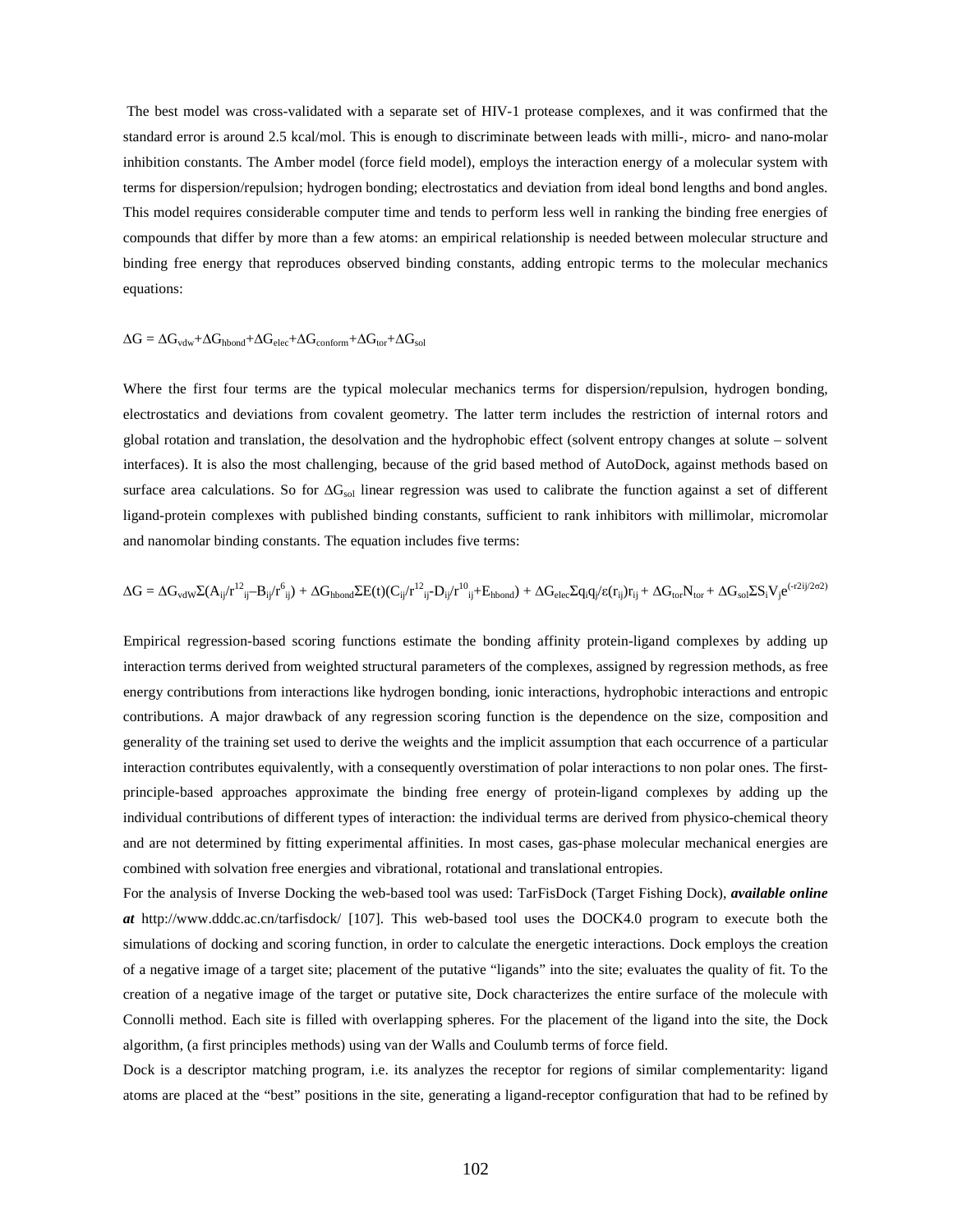optimization. This method is rarely exhaustive, it is sensitive to the quality of the negative image and has a limited conformational exploration but it is fast and it can be used for a particular region of the receptor site.

## **4.2 Docking Protocol**

This study used two main sequential approaches: an Inverse Docking and a Direct Docking procedure. Inverse Docking is useful for the identification of the potential target proteins types involved in the Bisphenol A interaction. Direct Docking explores punctually the conformation of binding of a protein and a ligand.

The molecular structure of BPA in mol2 format has been obtained using Omega (OpenEye Scientific Software), (see Chap. 4.2.1).

In order to research the potential binding proteins of the xenobiotic BPA, the web-based tool TarFisDock was used (Target Fishing Dock) [107].

TarFisDock takes the BPA molecule in mol2 format, dockeing the ligand into the protein targets PDTD (Potential Drug Target Database), and outputs the 10% candidates ranked by the energy score, including their binding conformations and a table of the related target information. The web-based tool uses the DOCK4.0 program to execute both the simulations of docking and scoring function, in order to calculate the energetic interactions.

For Direct Docking simulations each PDB protein crystal structure (downloaded from the Protein Data Bank web site) was refined by PyMOL Viewer program: the chain of interest was selected and ligands and water were removed. The Autodock Tools (ADT) script preplig was used to convert the mol2/pdb and the pdb protein molecules format to the pdbqt format by adding Gasteiger charges, adding all hydrogens and assigning ligand flexibility.

All data is processed with the same Docking parameters:

Number of GA Runs: 100 Population Size: 250 Maximum Number of Evals: 25000000

With the same Grid Box of 60-66-54 points, spaces around the binding site and with 0,375 Å of spacing. The default parameters were appropriate to reproduce the X-ray ligand pose with an RMSD value lower than 2.0 Å. All other parameters are settled as default in Autodock Tools.

Docking simulation were run on a Linux Cluster of 32 nodes, each SuperMicro equipped of two processors: the 2.50Ghz INTEL(R) Quad-core and the 16GB Xeon(R), for a 256 total processors and 512 GB of RAM. The cluster has a furniture of 20TB disk and is interconnected with the Infiniband 4X network. For the Audock implementation data, employed with the maximum advising input parameters, a few hours could be required.

### **4.2.1 Conformations Generations, [117].**

To generate the ligand tridimentional structures as imput mol/pdb files for the docking and redocking simulations the Omega program is used. For all analysis obtained with Omega the conformations are compared with the docking of the cocrystallized pdb imput file, in order to validate the method.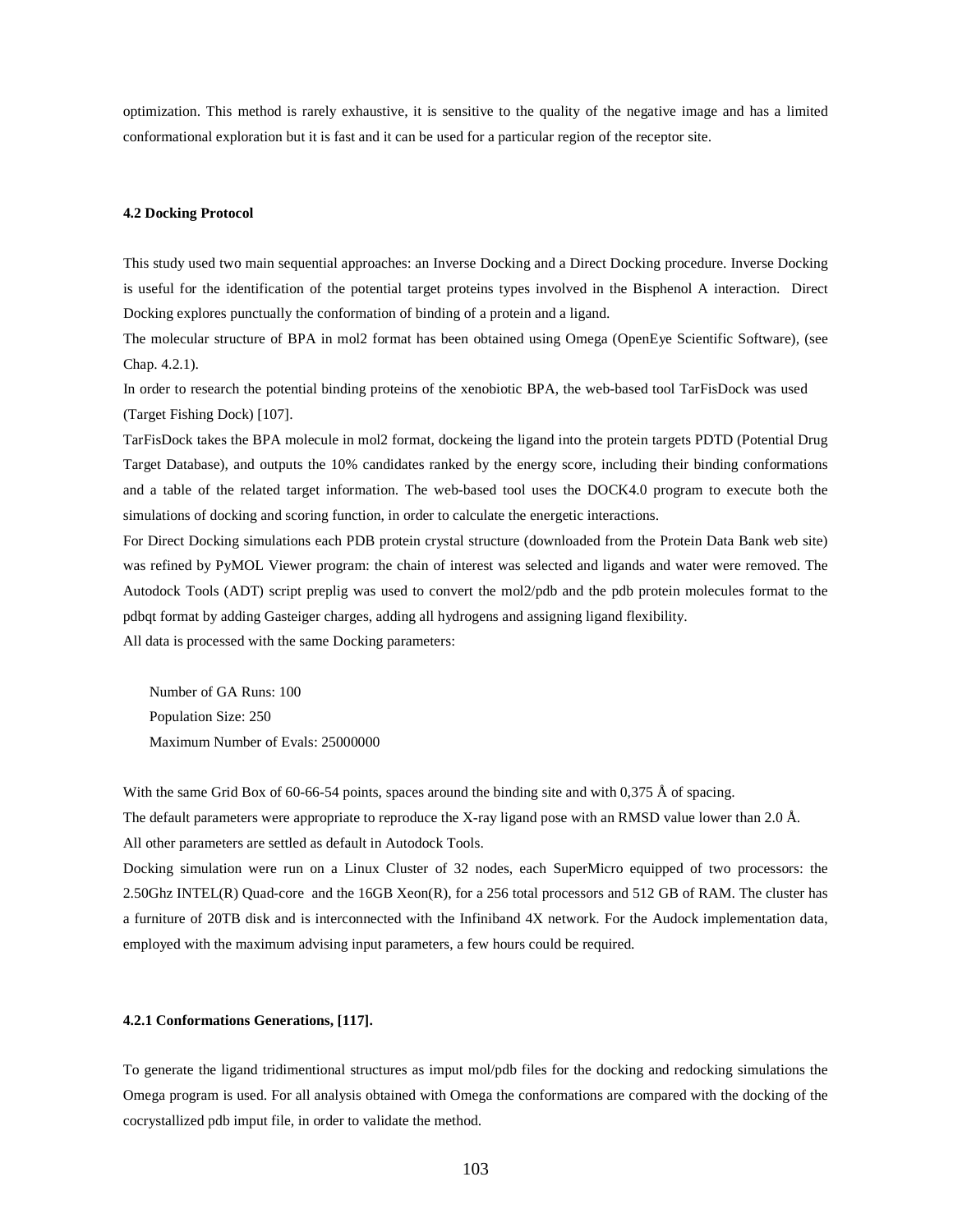The Omega software package, (from OpenEye Scientific Software), generates multi-conformer 3D structures. The multi-conformers structures for a xenobiotic; the inhibitors or a natural ligand are generated in order to move away from the crystallographic ones, maintaining the chirals centres.

The initial conformation of the ligand is more important for Autodock than Dock programs in relation to the Ligand Flexibility Algorithms. Dock 4.0 uses Incremental Construction Algorithm (i.e. a systematic algorithm), based on steric complementarity: there are rigid and flexible regions for the ligand. The flexible parts grow incrementally degree of freedom by degree of freedom and when the molecule is complete, it's reminimized.

Autodock 4.0 uses stochastic methods to find the global energy minimum by LGA to improve convergence for ligands with more than eight rotable bonds as seen. Omega has two main structures: the model binding and the torsion driving. The 2D input molecule is fragmented at exocyclic sigma bonds and carbon to heteroatom acyclic (but not exocyclic) sigma bonds. The conformations for these fragments are retrieved from a pregenerated library "makefraglib" or created using the distance rules followed by a geometric optimization protocol of "makefraglib". At last the molecule is assembled by a simple vector since fragment points are along the sigma bonds. Omega generates additional model enumerating ring conformations (obtained from makefraglib) and invertible nitrogen atoms.

So the "Flipper" utility enumerates defined unspecific stereochemistry (considering that for each atom/bond with a stereochemical state there are  $2^N$  stereoisomers – R/S; Cis/Trans), by graph algorithms to determine which atoms are stereocentres and generates configurations. For our need we had to compare the stereochemistry of the biological active molecule (cocrystallographic inhibitors or natural ligand) and choose the appropriate configuration to improve the conformation molecules. Omega2 in fact starts from the configuration and generates, with the fraglib ausiliary, all the possible conformations, ordering them by Energy level.

In this work the bad energy and the best energy state has been taken conforming to a date inhibitor, as it will be seen later, but all the conformations had to be considered as equal starting point for the automated molecular docking simulations.

## **4.3 Analysis Results.**

It is known that BPA interferes with the endocrine system binding itself to some nuclear receptors like the  $\alpha$  and  $\beta$ estrogen receptors and androgen receptor [68]. Also it is cocrystallized with the Estrogen Related Receptor  $γ$  (ERR  $γ$ ). We lack information about the interaction BPA-protein, pertaining to the molecular pathways involved and known in the literature, because the biological mechanisms of action involved, at molecular level, are still unknown..

The molecular docking simulations are a useful analysis to identify the potential protein targets and the interaction of a complex for a given ligand.

From potential binding proteins of BPA, screened from potential drug target database (PDTD), using the reverse molecular docking approach TarFisDock, the human and mammal proteins were selected for this study. The Kegg database interrogation provided the determination of the involved metabolic pathway for the resulting proteins.

Among the found potential targets from reverse docking simulation, there were those referring to coagulation pathway, xenobiotics metabolism by cytochrome P450, MAP kinase and neoplastic disease. The target proteins show an energetic interaction range with BPA from -27.0 kcal/mol to -35,0 kcal/mol. The proteins involved in the coagulation cascade are: the thrombin, present many times with the human PDB entry 1AE8, 1BMM, 1DWC and the bovine 1ETT; the porcine factor IX, (PDB entry 1PFX) and the human factor X, (PBD entry 1XKA). The three proteins target belonging to the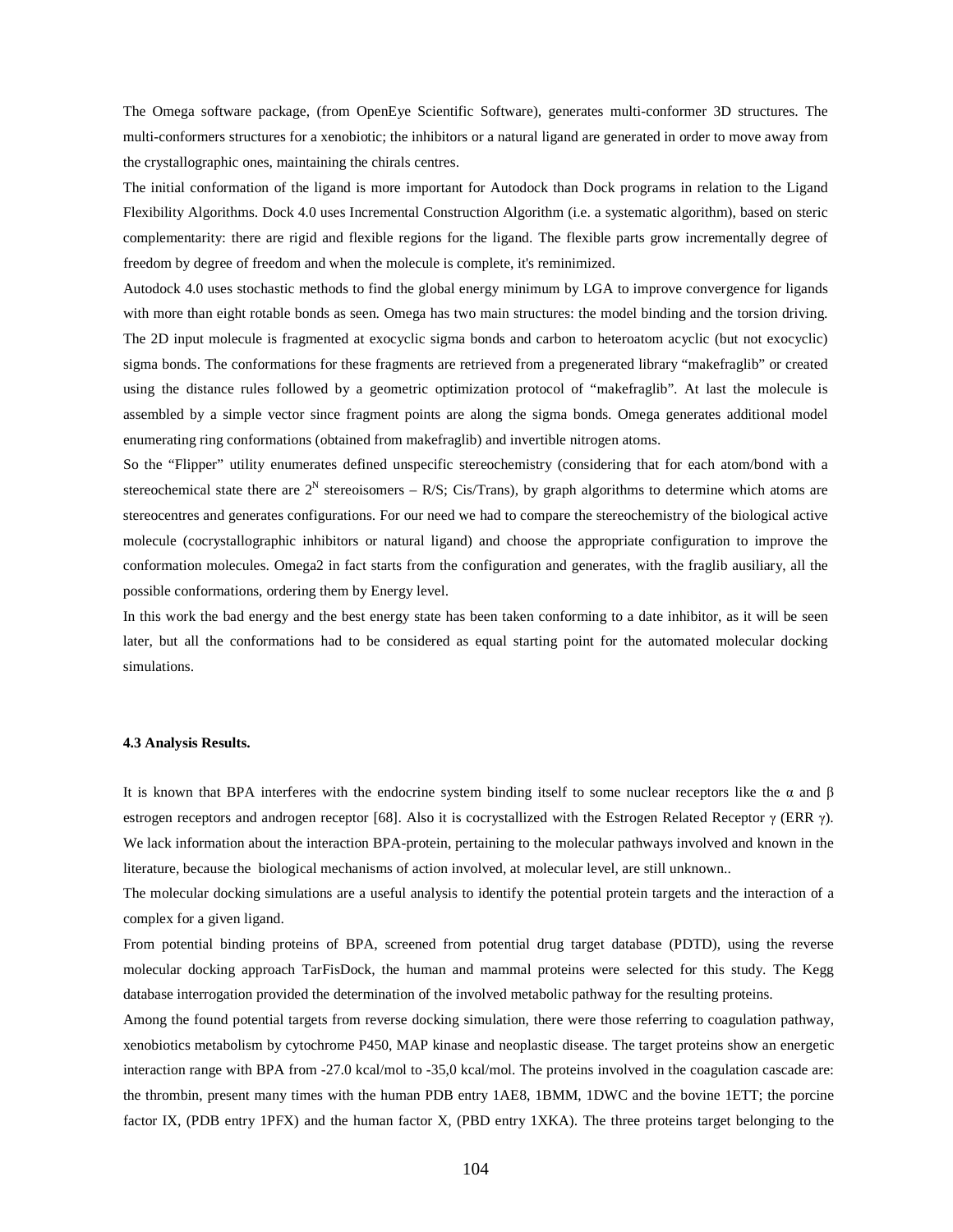serine proteases family have a catalytic domain structurally similar and bind BPA in the active site pocket with a interaction energies between -27,0 and -29,0 kcal/mol. The obtained results could be linked with the literature data that associated BPA with cardiovascular disturbs (coronary heart disease, heart attack, angina) [68].

The monoxygenase Cytochrome P450 2C9 is an enzyme that recognizes and metabolizes various environmental and polluting compounds, including BPA. CYP2C9 and CYP2C18 exhibited the highest affinity (Km=3.9 µM) for BPA metabolism [108]. TarFisDock characterizes the PDB Entry 1OG5, involved in the metabolism of xenobiotics by cytocrome P450. The complex shows a binding energy of -27,12 Kcal/mol.

Two human enzymes belonging to the hydrolase's class, Raps-related protein, Rap-1A, and the Kinesin-related motor protein, EG5, have been identified with PDB entry 1C1Y and 2FKY. The Raps-related protein, Rap-1, modulates the interaction between the RAS/RAF proteins involved in the MAPK kinase pathway, turned to the expression of genes involved in the cellular division. BPA binds RAP1A protein interfering with the RAS/RAF pathway.

Kinesin-related motor protein EG5 uses ATP hydrolysis to generate force and movement along the microtubules and turns out implied in the cellular division. BPA bound the inhibitor-binding pocket interfering with the cellular division. The result supported the immunofluorescence studies about the spindle aberrations induced by Bisphenol A [109].

The Tarfisdock entries, covering 841 known and potential drug targets with structure from the Protein Data Bank (PDB), could not be comprehensive. The database could be enriched in particular by human proteins to identify the potential binding targets in-silico.

### **4.3.1 Investigation of the interaction between Bisphenol A and the Coagulation Pathway Proteins.**

From the identified target proteins, the punctual BPA investigations were monitored on the Serine Protease alpha Thrombin and the Blood Factor Xa because of the multiple different proteins and same molecules cocrystallized with different inhibitors obtained from TarfisDock outputs. Moreover it is known in literature that Bisphenol A favours the coagulation and other cardiovascular disorders, [68]. TarfisDock selected as site of binding for BPA, the Heavy chain of each protein structure. The modelling of this chain is employed by PyMOL: H chain for the 1dwc and 1ae8 PDB entry, and C chain for the 1xka entry.

In general the Serine proteinases are a group of enzymes that hydrolyze peptide bonds in proteins for a variety of different functions such as food digestion; the cleavage of signal peptides and the control of blood pressure and blood clotting. These molecules have four features in the active site:

- − the **catalytic triade** consists of **Asp102**; **His57** and **Ser195** for the formation of the covalent transition state;
- − the **Oxyanion Hole** for the stabilization of the transition state **Residues 192, 193, 194**;
- − a **Specific Pocket, Residues number 189; 216; 226**, and a **Non Specific Pocket** region, **Residues 215; 227**  for the binding of the ligand.

The members of the chymotrypsine superfamily (chymotrypsine; trypsine; elastase) have the same type of specific pocket. The Thrombin and Factor Xa maintain the specific pocket of the trypsine (Gly 226; Asp 189 and Gly 216), [114, 115].

Comparative studies of molecular-structural graphic of the Serine Protease alpha Thrombin 1ae8 and 1dwc showed that there are some different orientations of the pocket residues, in particular for the Oxianion Hole. In fig.79 and 80 the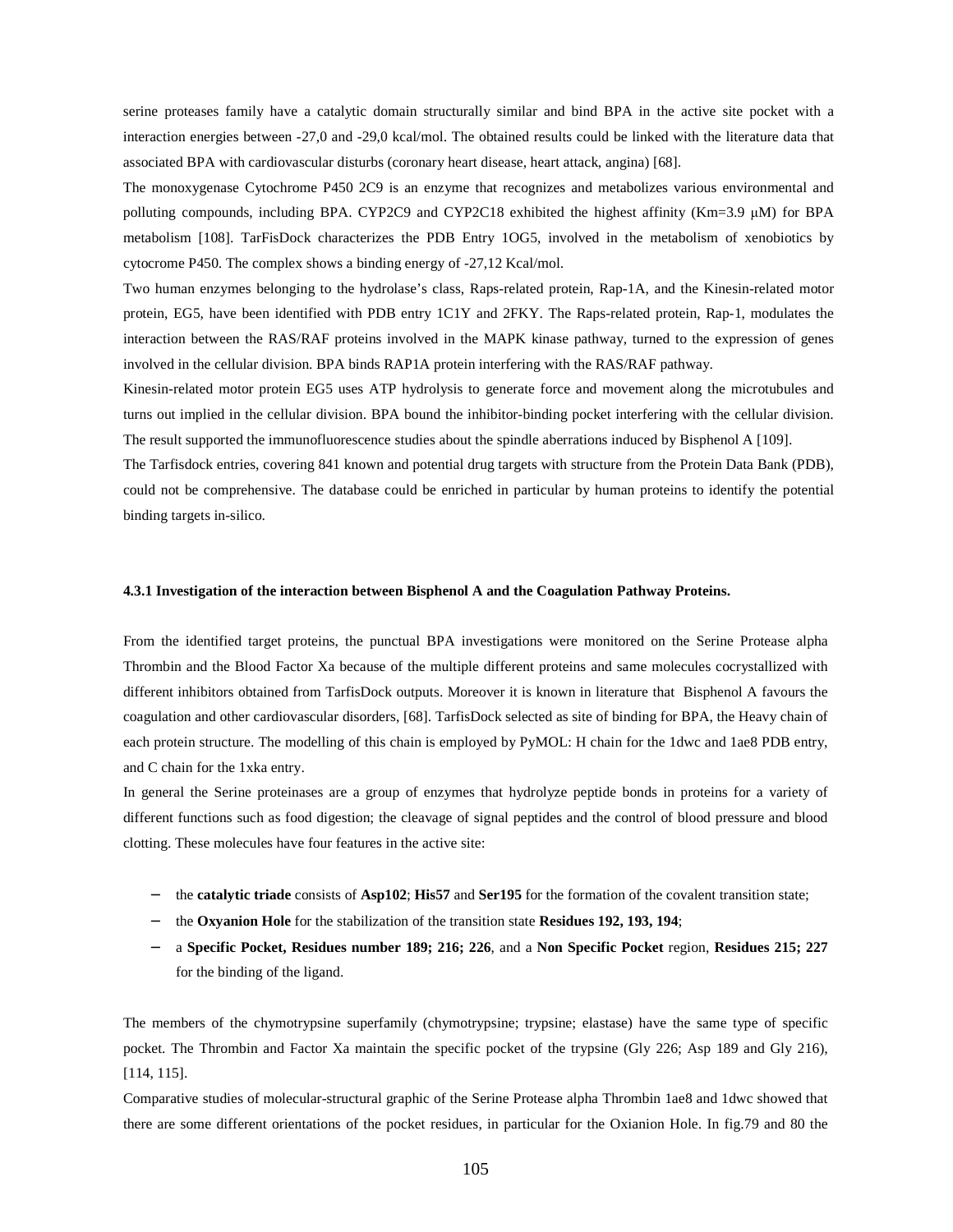Connelli Surface was implemented for the two molecules: the cyan molecular surface represented the catalytic triade; the yellow accessible area, the Hoxianion Hole; the green portion, the Specific Binding Pocket and the Orange, the Non Specific Binding Pocket. The overlapping of the Surface Molecule for the two Serine Protease alpha Thrombin, (fig.79 c) and the Connelli surface of the Blood Factor Xa (PDB entry 1xka), underlined the conformation pocket differences, [116].



Fig.79 – In order from the left, The Binding Pocket Structure respectively, the 1ae8 and 1dwc Serine Protease alpha Thrombin and their overlap: the cyan portion of surface is referable to the catalytic triade; the yellow surface to the Oxyanion Hole; the green to the Specific Pocket and the orange to the Non Specific Pocket.



Fig.80 - The Binding Pocket Structure for the 1xka Blood Factor Xa. The cyan portion of surface is referable to the catalytic triade; the yellow surface to the Oxyanion Hole; the green to the Specific Pocket and the orange to the Non Specific Pocket.

Each single situation was analyzed with stick representations shown in fig.81 for the Thrombin. In fig.82, the two crystal structures 1ae8 and 1dwc have some conformational differences located respectively in Catalytic Triade for the residue 195 SER; the Oxyanion Hole 192 GLU; and the Specific Pocket for the 216 GLY.

The differences in the binding pocket are noted for the Thrombin and the Xa factor: only two residues change: the ILE227 residue in the Thrombin Non Specific Pocket becomes the PHE227 in the Xa factor and the GLN192 of the Oxyanion Hole becomes a GLU192, (fig.83).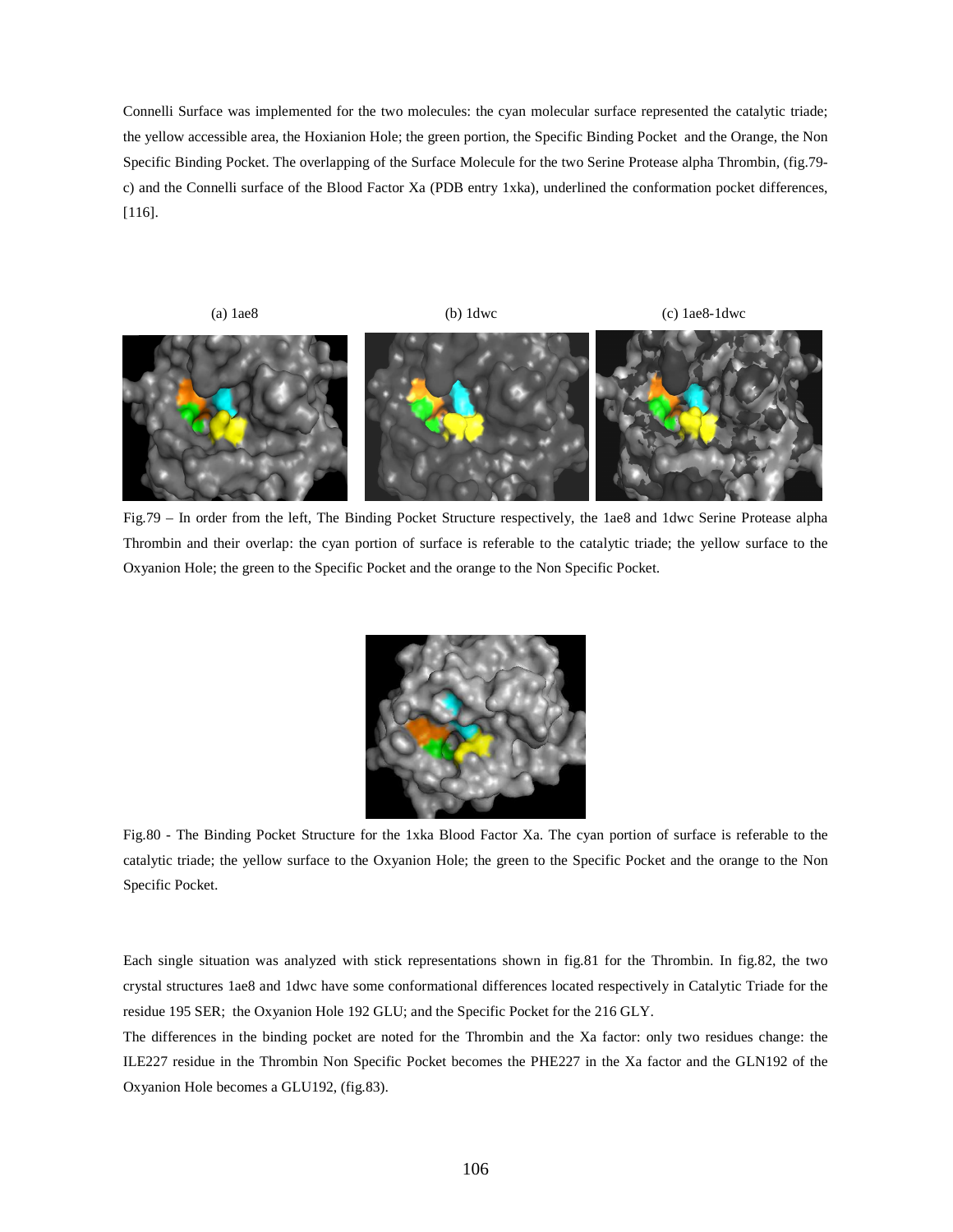

Fig.81 - The Binding Pocket Structure for the **Serine Protease alpha Thrombin**: the catalytic triade coloured in cyan (HIS57; ASP102; SER195); the Oxyanion Hole coloured in yellow (GLN192; GLY193; ASP194); the Nonspecific Substrate Binding Region coloured in orange (TRP215; PHE227); the Substrate Specificity Pocket coloured in green (ASP189; GLY216; GLY226), [116].



Fig.82 - The Binding Pocket Structure for the **Serine Protease alpha Thrombin**: the Catalytic Triade coloured in cyan for the 1dwc PDB entry and blue for the 1ae8 PDB entry; the Oxyanion Hole coloured in yellow for the 1dwc and pale yellow for the 1ae8; the Nonspecific Substrate Binding Region coloured in orange; the Substrate Specificity Pocket coloured in green for the 1dwc and pale green for the 1ae8, [116].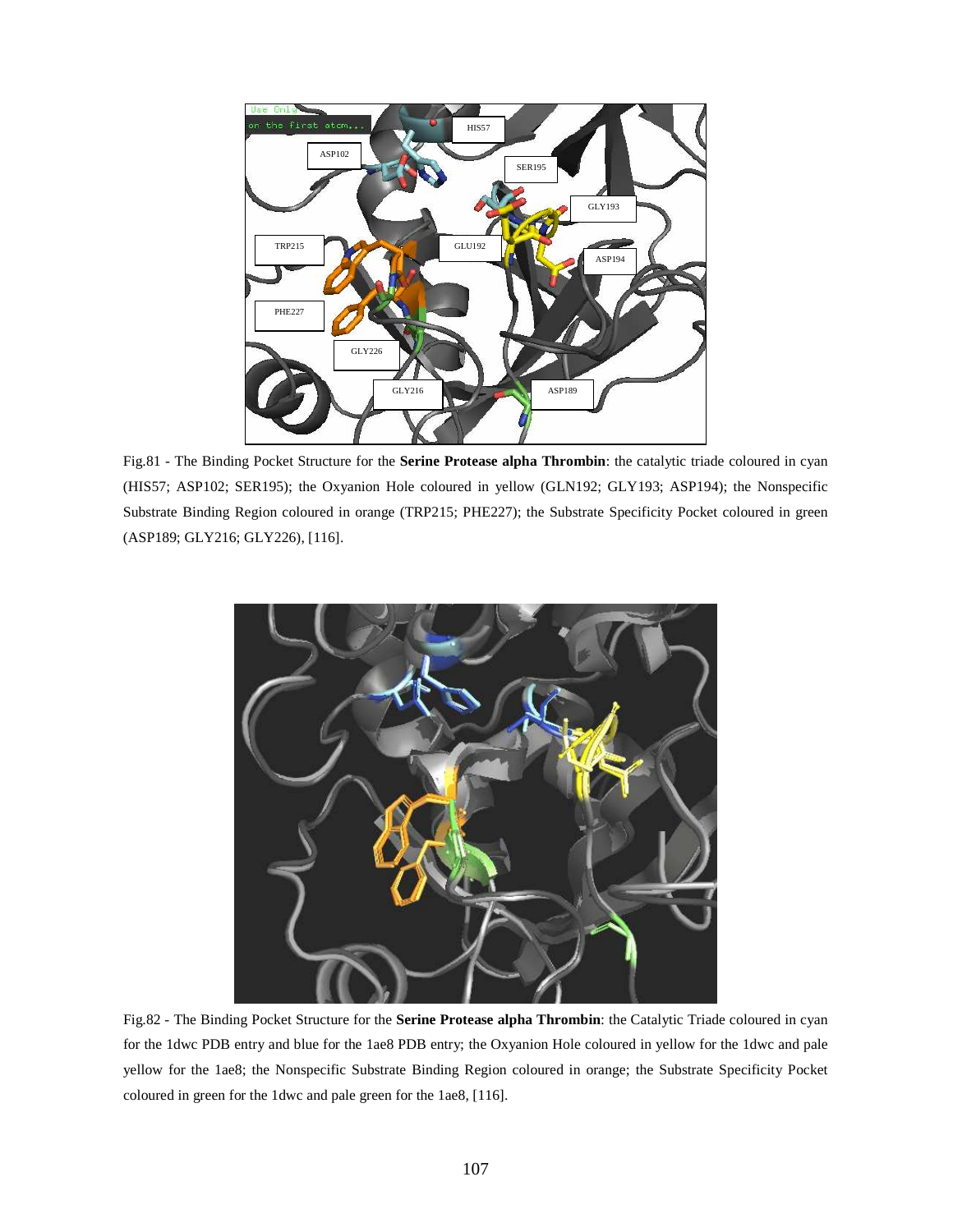

Fig.83 - Conformation pocket of the Blood Factor Xa with the noted structural differences from the Thrombin (the orange residue ILE227 and the yellow GLN192), [116].

The treated graphic studies could be important for the analysis of the BPA binding mode obtained from molecular docking.

The first PDB entry considered is 1dwc, a thrombin cocrystallized with the MIT inhibitor, Argatroban [Md-805; mitsubishi inhibitor] with chemical formula:  $C_{23}H_{36}N_6O_5S$ . The second PDB entry for the Thrombin 1ae8, cocrystallized with the AZL inhibitor, the oligopeptide ASP-PHE-GLU-GLU-ILE-PRO-GLU-GLU-TYS-LEU - Osulfo-l-tyrosine with the chemical formula:  $C_9H_{11}NO_6S$ . At last the 1xka has been tested, the PDB entry for the Blood Coagulation Factor Xa. Its synthetic inhibitor is the 4PP (2s)-(3'-amidino-3-biphenyl)-5-(4-pyridylamino) pentanoic acid with chemical formula:  $C_{23}H_{24}N_4O_2$ , [116].

# **4.3.2 Redocking.**

A docking analysis protocol could not be tested in accuracy and reproducibility by a simple evaluation of the RMSD between the cocrystallized ligand conformations. In fact the results of docking simulation depend heavily on the input of the ligand 3D structure. Feher and Williams, 2009 demonstrated how it could be used a conformational research or molecular dynamics simulation on ligand preceding the docking, [113].

For the evaluation of the choice conformations for redocking the AZL was used because of its nature like oligopeptide, the more complex structure to be docked. First the configurations were generated with Flipper: AZL has two chiral centres, so the software generates four molecules. From the comparison of the first chiral centre two possible molecules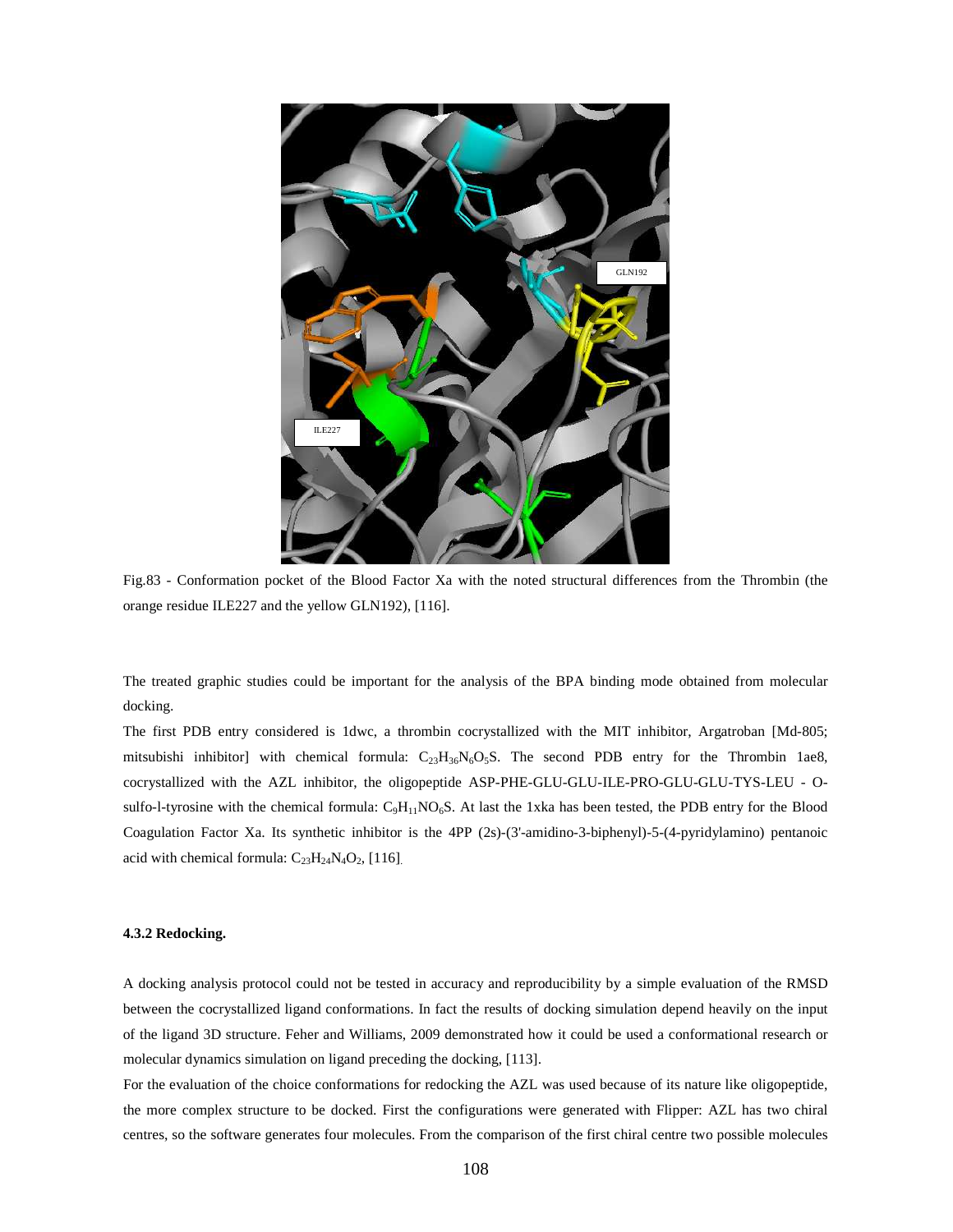have been selected (first chirality center of the cocrystallized ligand); from the second only the structure was selected corresponding to the second cocrystallized stereocenters, [116]:

| $CCOC(=O)N[C@H] (Cc1cccccc1)C(=O)N2CCC[C@H] 2C(=O)NNCCCCN$                                                                                                                                                                                 | Cocrystallized AZL                                   |
|--------------------------------------------------------------------------------------------------------------------------------------------------------------------------------------------------------------------------------------------|------------------------------------------------------|
| $CCOC(=O)N[$ C@@H](Cc1ccccc1)C(=O)N2CCC[C@@H]2C(=O)NNCCCCN<br>$CCOC(=O)N[COH](Cc1cccccc1)C(=O)N2CCC[CO@H]2C(=O)NNCCCCN$<br>CCOC(=O)N[C@@H](Cc1ccccc1)C(=O)N2CCC[C@H]2C(=O)NNCCCCN<br>CCOC(=O)N[C@H](Cc1ccccc1)C(=O)N2CCC[C@H]2C(=O)NNCCCCN | $flipper_1$<br>$flipper_2$<br>flipper_3<br>flipper_4 |
| First selection                                                                                                                                                                                                                            |                                                      |
| $CCOC(=O)N[C@H] (Cc1cccccc1)C(=O)N2CCC[C@H]2C(=O)NNCCCCN$<br>$CCOC(=O)N[C@H] (Cc1cccccc1)C(=O)N2CCC[C@H]2C(=O)NNCCCCN$                                                                                                                     | flipper $2$<br>$flipper_4$                           |
| Second Selection<br>CCOC(=O)N[C@H](Cc1ccccc1)C(=O)N2CCC[C@H]2C(=O)NNCCCCN                                                                                                                                                                  | flipper $4$                                          |

The final selected configuration (flipper\_4) was given as an ism file to the Omega program that has generated 177 conformations ordering them by internal free energy: for the redocking demonstration the first energetically favoured configuration (Flipper\_4; Omega\_1) and the last (Flipper\_4; Omega\_177) were considered and processed. The autodock program ranked the best energy conformation obtained by RMSD scores: in a same cluster the molecules that differ in structure from each other less than 2 Å could be found. The most populated clusters are those that contain many conformations. For Flipper\_4; Omega\_1 and Flipper\_4; Omega\_177 the docking simulations are shown in tab.36 For each Autodock dlg file the most populated cluster with the lowest energy binding mode was chosen.

The free binding energy of omega-conformations-thrombin complexes is in both cases, even for 1 Kcal/mol, better that the cocrystallized-thrombin complex.

 In fig.84 the three conformations of interest are shown: the AZL for the 4-1 conformation; the AZL in the 4-177 conformation and the crystallized conformation: as it could be seen even the synthetic inhibitor is an oligopeptide, i.e. a big structure, in general difficult to dock with a good accuracy, the RMSD are respectively 1,4834 Å; 1.5740 Å if compared with the crystal and 0.5704 Å for the two omega-generated conformations. The RMSD reported are under the 2 Å of accepted error from Autodock4.0 standard parameter.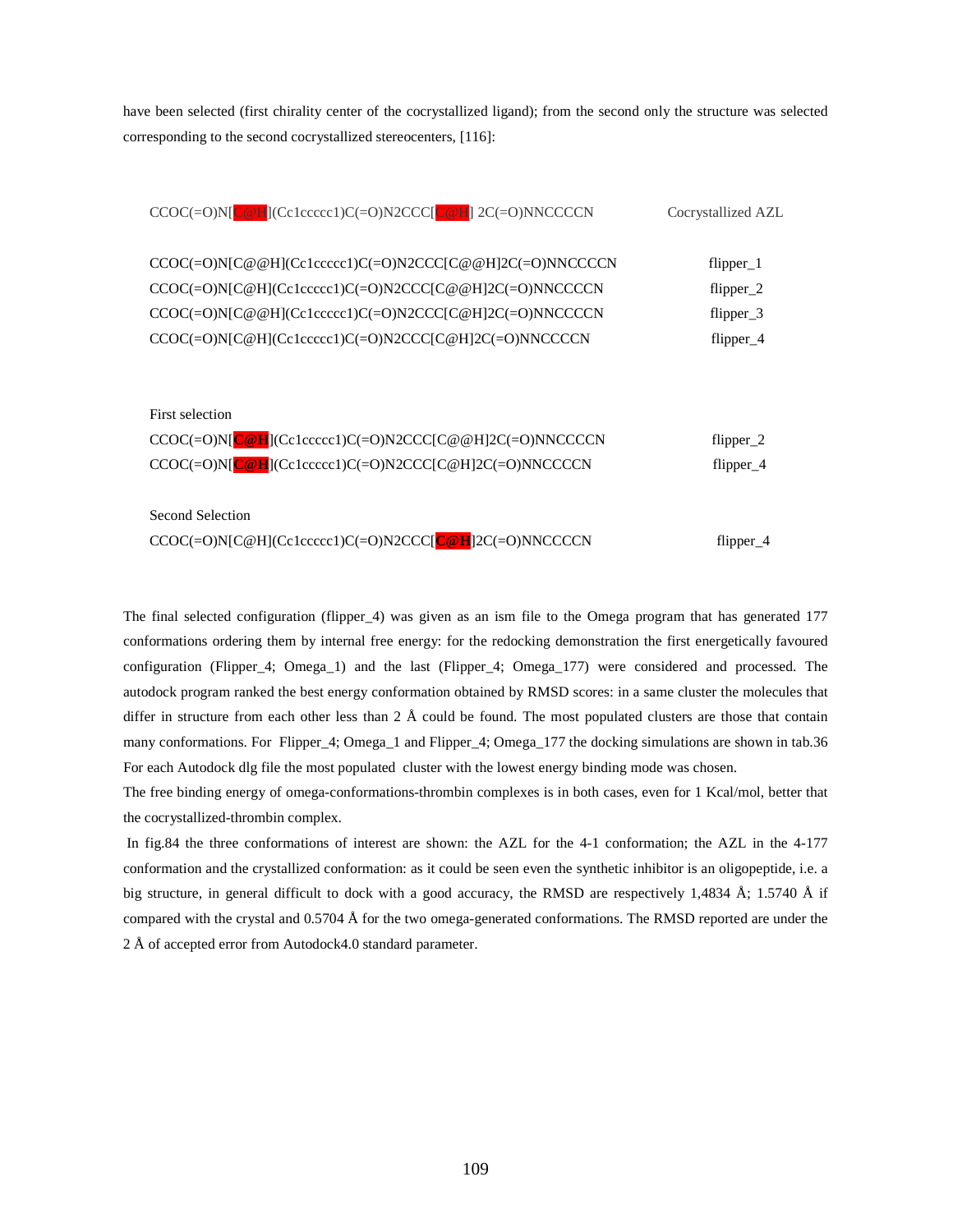|                                          | 1ae8                 | 1ae8 Omega           |          |  |
|------------------------------------------|----------------------|----------------------|----------|--|
| <b>PDB</b> Entry                         |                      | <b>Conformations</b> |          |  |
| Ligand                                   | $AZI$ .<br>Redocking | $4-1$                | 4-177    |  |
| Run                                      | 96                   | 39                   | 3        |  |
| <b>Number of Conformations in</b>        | 35                   | 15                   | 18       |  |
| cluster                                  |                      |                      |          |  |
| <b>Estimated Free Energy of Binding</b>  | $-8.01$              | $-9.28$              | $-9.00$  |  |
| $(kcal/mol)-(1+2+3+4)$                   |                      |                      |          |  |
| <b>Estimated Inhibition Constant, ki</b> | 1.35                 | 016                  | 0.25     |  |
| $(298,15K) \mu M$                        |                      |                      |          |  |
| 1-Intermolecular Energy (a+b)            | $-10.78$             | $-11.01$             | $-10.52$ |  |
| a-vdW+Hbond+desolv Energy                | $-9.65$              | $-10.72$             | $-10.32$ |  |
| <b>b-Electrostatic Energy</b>            | $-1.13$              | $-0.29$              | $-0.20$  |  |
| 2-Internal Energy                        | $-1.47$              | $-2.11$              | $-2.31$  |  |
| <b>3-Torsional Free Energy</b>           | $+3.29$              | $+3.57$              | $+3.57$  |  |
| 4-Unbound System's Energy                | $-0.95$              | $-0.27$              | $-0.26$  |  |

Tab.36 - The docking results for the redocking of AZL with the crystallographic structure and with the Omega conformation, compared with the best cluster for the Bisphenol A.



Fig.84 - Redocking results: the AZL crystal is the pink molecule; the best Autodock4.0 binding modes for 4-1 AZL conformation is the cyan inhibitor and the 4-177 AZL Autodock4.0 conformation is the yellow ones, [116].

# **4.3.3 Binding Mode between BPA and the Serine Protease Alpha Thrombin and the Blood Factor Xa.**

The conformations for Bisphenol A generated with Omega are two, called BPA-1 and BPA-2. Each xenobiotic Conformer is docked with the proteintarget and compared with the best score of the synthetic inhibitor crystal. The Free Energy of Binding are higher in any case for the Bisphenol A, but only compared with MIT the xenobiotic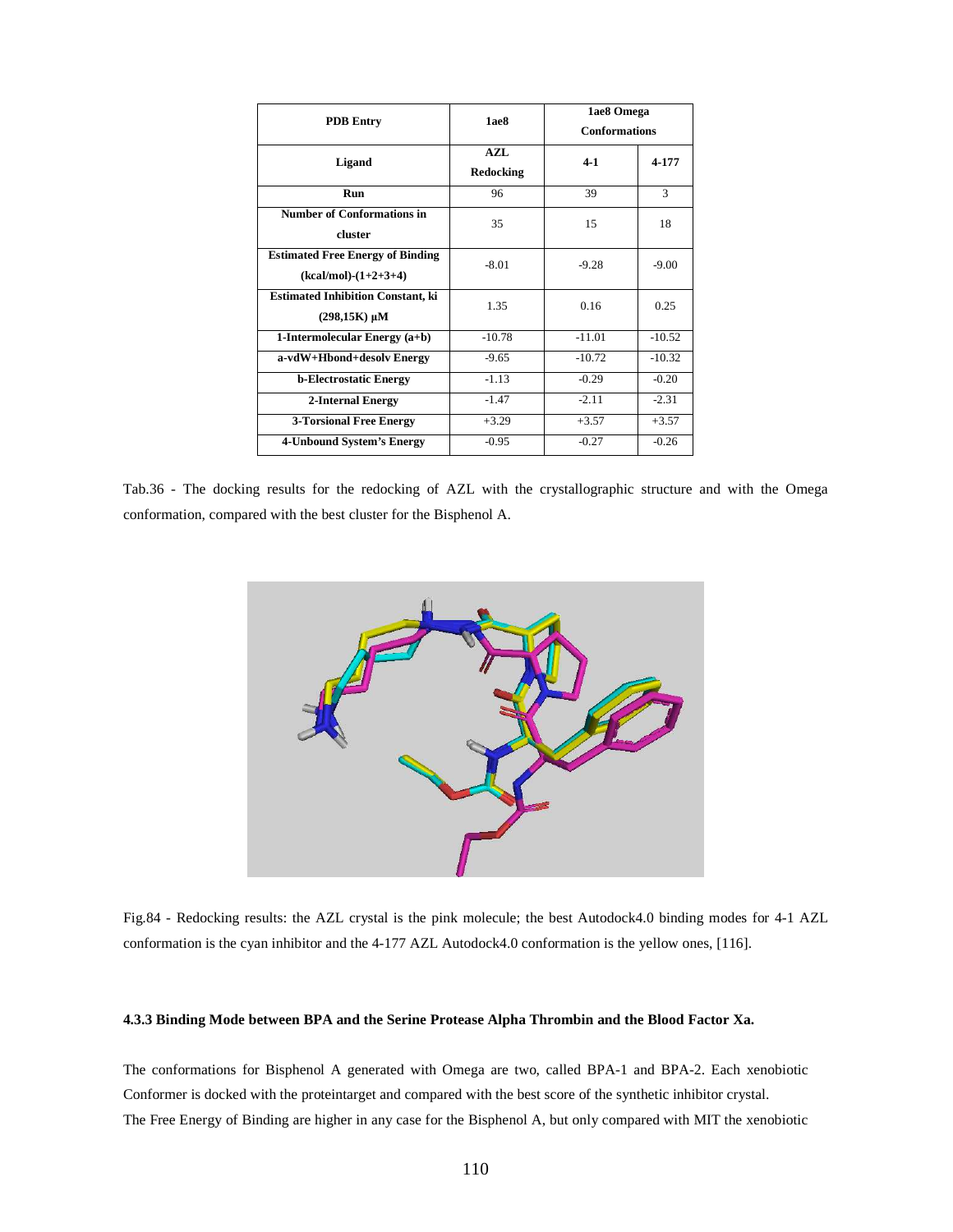has an energy higher than 2 Kcal/mol, the fixed accepted calculation error, fig.37.

Even the estimated Inhibition Constant suggests that BPA has a lower affinity for the proteins tested, but if we consider that a synthetic inhibitor has an affinity higher than the natural ligand, it could be concluded that BPA has a good affinity with these proteins as the TarfisDock scores suggest.

| <b>PDB</b> Entry                    | 1dwc       |              | 1ae8    |          |              | 1xka         |          |              |
|-------------------------------------|------------|--------------|---------|----------|--------------|--------------|----------|--------------|
| Ligand                              | <b>MIT</b> | <b>BPA-1</b> | $BPA-2$ | AZL      | <b>BPA-1</b> | <b>BPA-2</b> | 4PP      | <b>BPA-1</b> |
| <b>Run</b>                          | 71         | 11           | 36      | 96       | 8            | 75           | 17       | 60           |
| <b>Number of Conformations</b>      | 6          | 93           | 80      | 35       | 75           | 85           | 80       | 100          |
| in cluster                          |            |              |         |          |              |              |          |              |
| <b>Estimated Free Energy of</b>     |            |              |         |          |              |              |          |              |
| <b>Binding</b> (kcal/mol)           | $-9.80$    | $-6.71$      | $-6.70$ | $-8.01$  | $-6.07$      | $-6.07$      | $-8.95$  | $-6.82$      |
| $(1+2+3+4)$                         |            |              |         |          |              |              |          |              |
| <b>Estimated Inhibition</b>         | 0.07       | 12.14        | 12.24   | 1.35     | 35.59        | 35.53        | 0.27     | 9.99         |
| Constant, ki $(298,15K)$ µM         |            |              |         |          |              |              |          |              |
| <b>1-Intermolecular Energy</b>      | $-10.78$   | $-7.97$      | $-7.94$ | $-10.78$ | $-7.24$      | $-7.26$      | $-11.23$ | $-7.96$      |
| $(a+b)$                             |            |              |         |          |              |              |          |              |
| $a-vdW+Hbond+desolv$                | $-9.47$    | $-7.72$      | $-7.69$ | $-9.65$  | $-6.83$      | $-6.85$      | $-10.81$ | $-7.77$      |
| <b>Energy</b>                       |            |              |         |          |              |              |          |              |
| <b>b-Electrostatic Energy</b>       | $-1.32$    | $-0.25$      | $-0.25$ | $-1.13$  | $-0.41$      | $-0.41$      | $-0.41$  | $-0.18$      |
| 2-Internal Energy                   | $-2.70$    | $-0.28$      | $-0.31$ | $-1.47$  | $-0.37$      | $-0.36$      | $-0.43$  | $-0.41$      |
| <b>3-Torsional Free Energy</b>      | $+2.47$    | $+1.10$      | $+1.10$ | $+3.29$  | $+1.10$      | $+1.10$      | $+2.47$  | $+1.10$      |
| 4-Unbound System's<br><b>Energy</b> | $-1.21$    | $-0.45$      | $-0.45$ | $-0.95$  | $-0.45$      | $-0.45$      | $-0.24$  | $-0.45$      |

Tab.37 - Analysis results for the Serine Protease alpha Thrombin and Blood Factor Xa with their inhibitor and the BPA.

For each result the protein residues interaction is located for both the Pollutants and the synthetic inhibitors ligands. In fig.85 the overlap of BPA on the inhibitor binding mode in the Serine Protease alpha Thrombin is shown, 1dwc PDB entry. The xenobiotic bonds with the residues of the Specific Binding Site like MIT.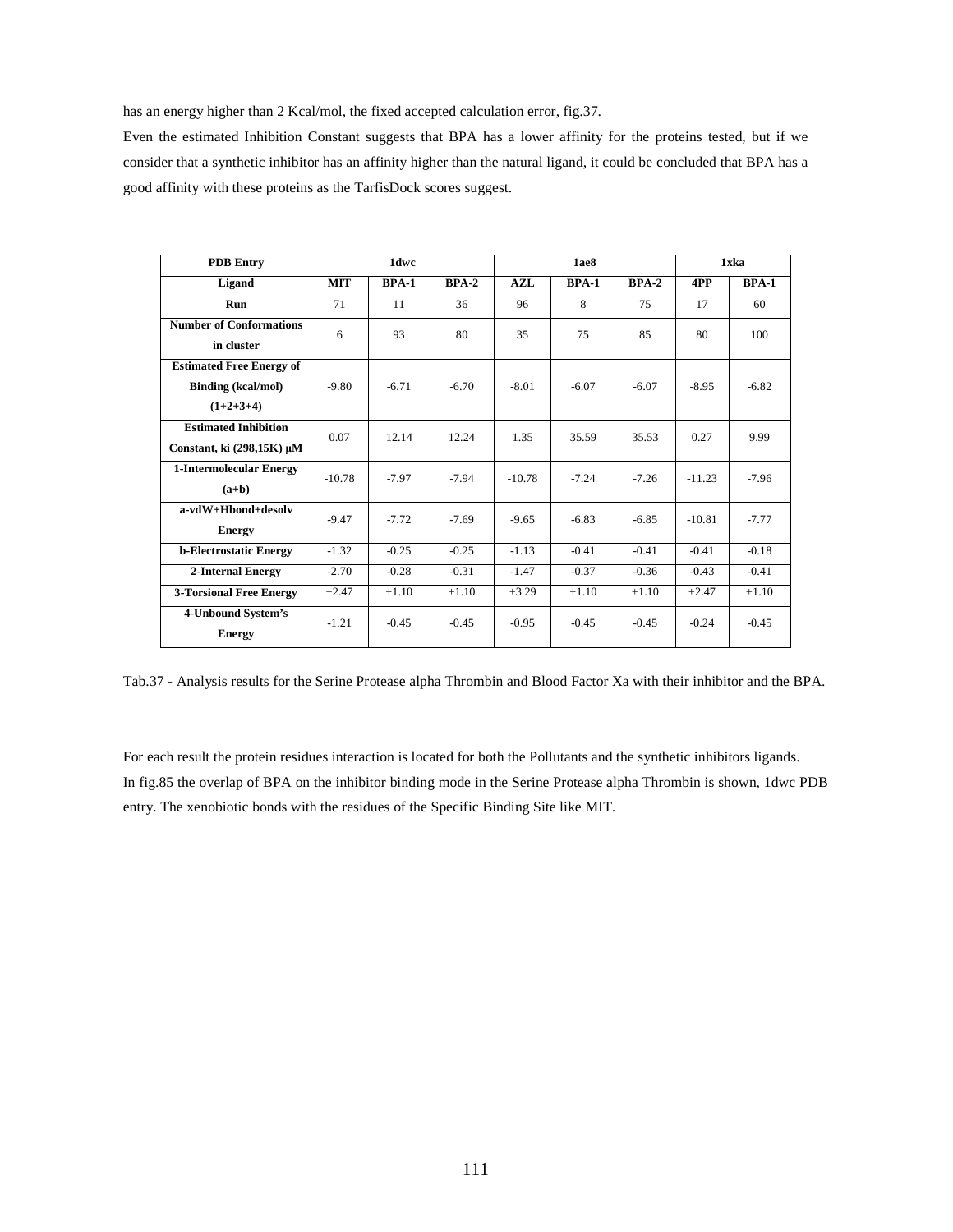

Fig.85 - Interactions between BPA and co-crystallized MIT with the Binding Pocket of the Serine Protease alpha Thrombin 1dwc.

The same types of interactions are visualized in fig.86 where the hydrogen bonds between the ligand and the protein target are measured. The Bisphenol A forms a hydrogen bond with the backbone of the 216GLY and 226GLY of the Specific Binding Pocket. In fig.86 the ligand molecules present two colours because the two conformations of BPA, (1 and 2) are completely overlapped.



Fig.86 - The BPA interactions with the Serine Protease alpha Thombin Glycine of the Specific Binding Pocket.

Even for the second Thrombin considered PDB entry 1ae8 the Bisphenol A bonds in the deep pocket binding, as it could be seen in fig.87, and the binding omega-conformations overlap the co crystallized AZL inhibitors. The two pollutants conformations BPA-1 and BPA-2 overlap as in the previous case.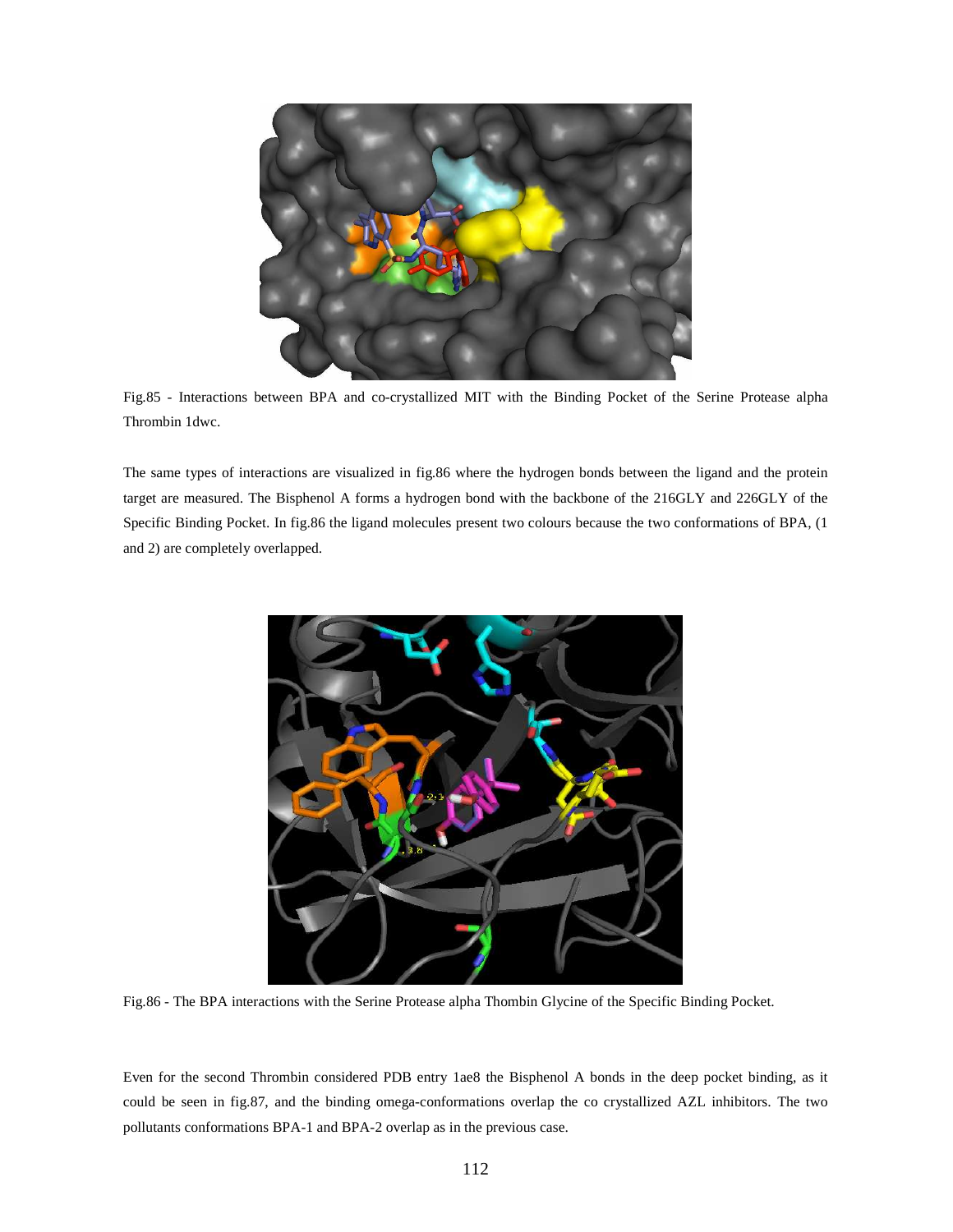

Fig.87 - The Binding Mode of Bisphenol A and AZL with the Serine Protease alpha Thrombin 1ae8 PDB entry.

Also in these cases a hydrogen bond is involved with 189 Glycine of the Specific Binding Pocket, see fig.88, and the second hydroxyl of BPA forms hydrogen bonds with the 57 Histidine ring of the Catalytic Triade.



Fig.88 - Interactions between Bisphenol A and the Bisphenol A and AZL active site residues with the Serine Protease alpha Thrombin 1ae8 PDB entry .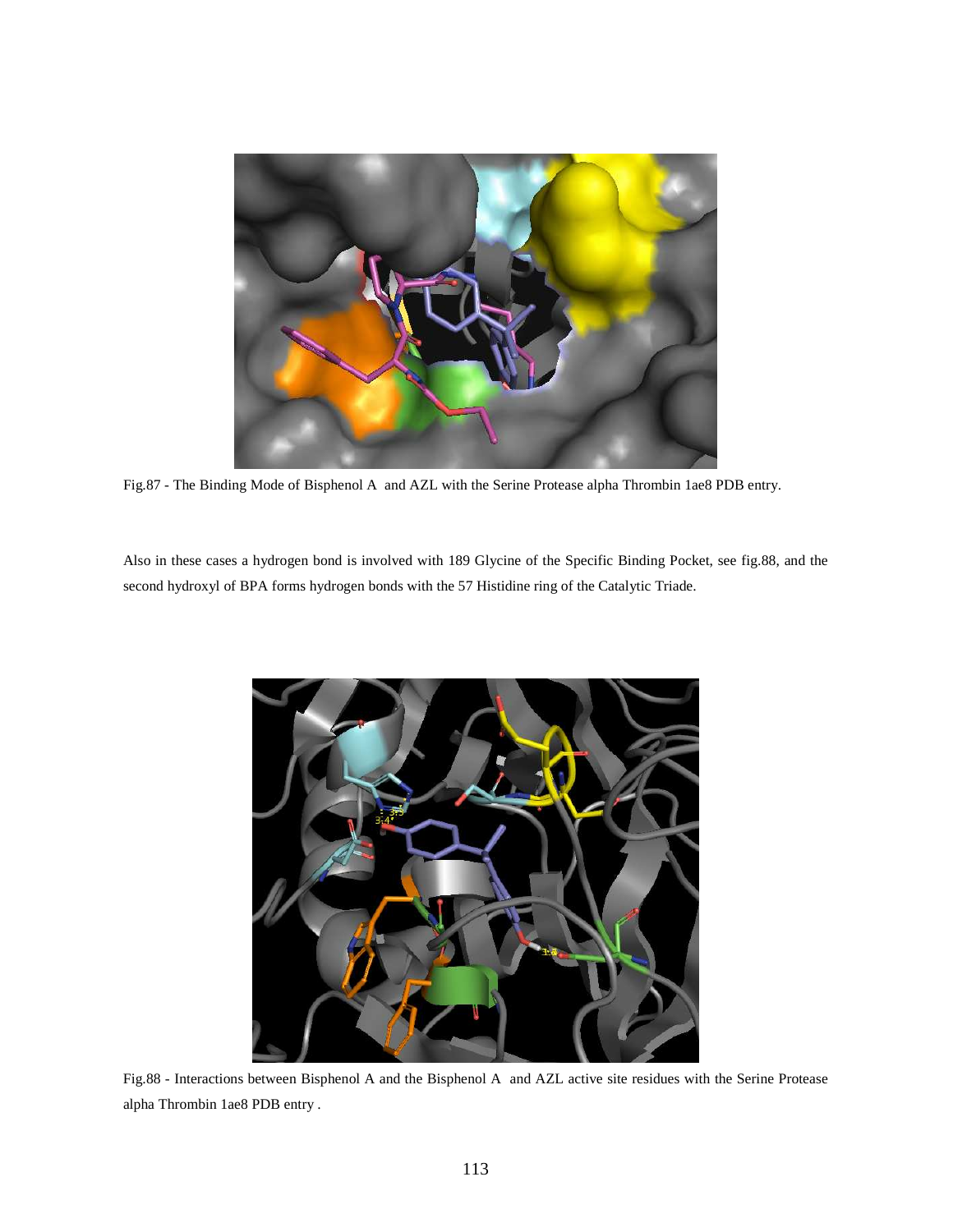In Factor Xa Binding Pocket, the omega-conformations of the xenobiotic interact with the Glycine 216 of the Specific Binding Pocket and external residues to the four binding features pockets. The Autodock results are explained by the overlapping of the BPA ligand with the 4PP inhibitor, fig.89.

The biphenylamidine group of the 4PP interacts with the Specific binding Pocket, while the pyridine ring is totally overlapped with the Bisphenol A, in a near active site, fig.90.



Fig.89 - Interaction between the Bisphenol A and the Specific Binding Pocket of the Blood Factor Xa.



Fig.90 - Overlap of the 4PP inhibitor crystal pose and the docking best score result for the BPA.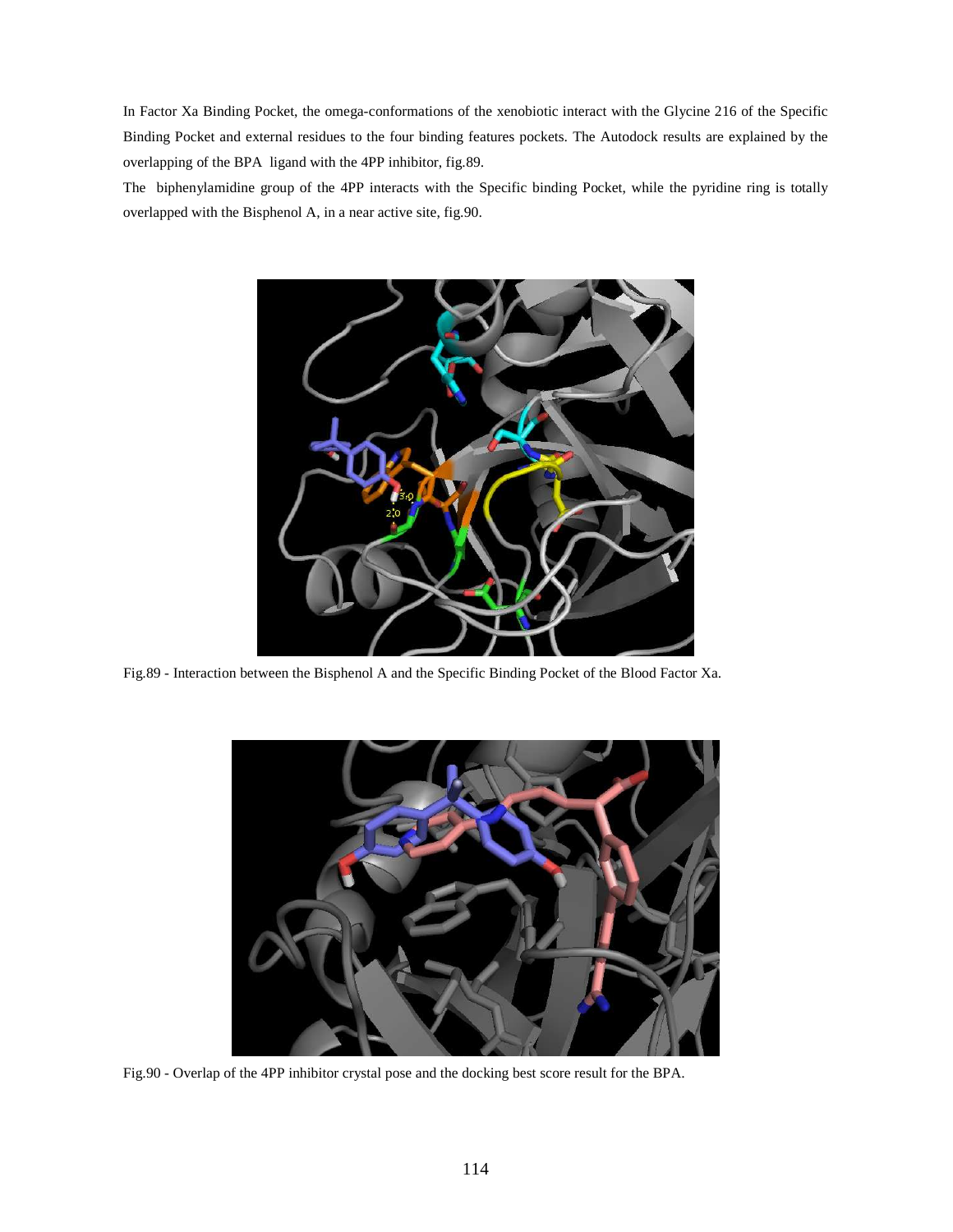At last the xenobiotic Bisphenol A has a good binding affinity with the Blood Serine Proteases involved in the coagulation cascade pathway. The free energy of binding and the inhibition constant are comparable with the co crystallized synthetic inhibitors.

The procedure of docking and of preparation of ligand result accurate and the data is reproducible.

In general, the results of this study suggest that it is possible to explore in silica the Bisphenol A targets proteins and localize its binding interactions by means of the docking procedure,.

In order to explain the Bisphenol A biological function, the docking simulations allowed supplying predicted results about the involved mechanisms of action, correlated to the xenobiotic toxicity, widely documented in literature [68, 75, 97, 107-110].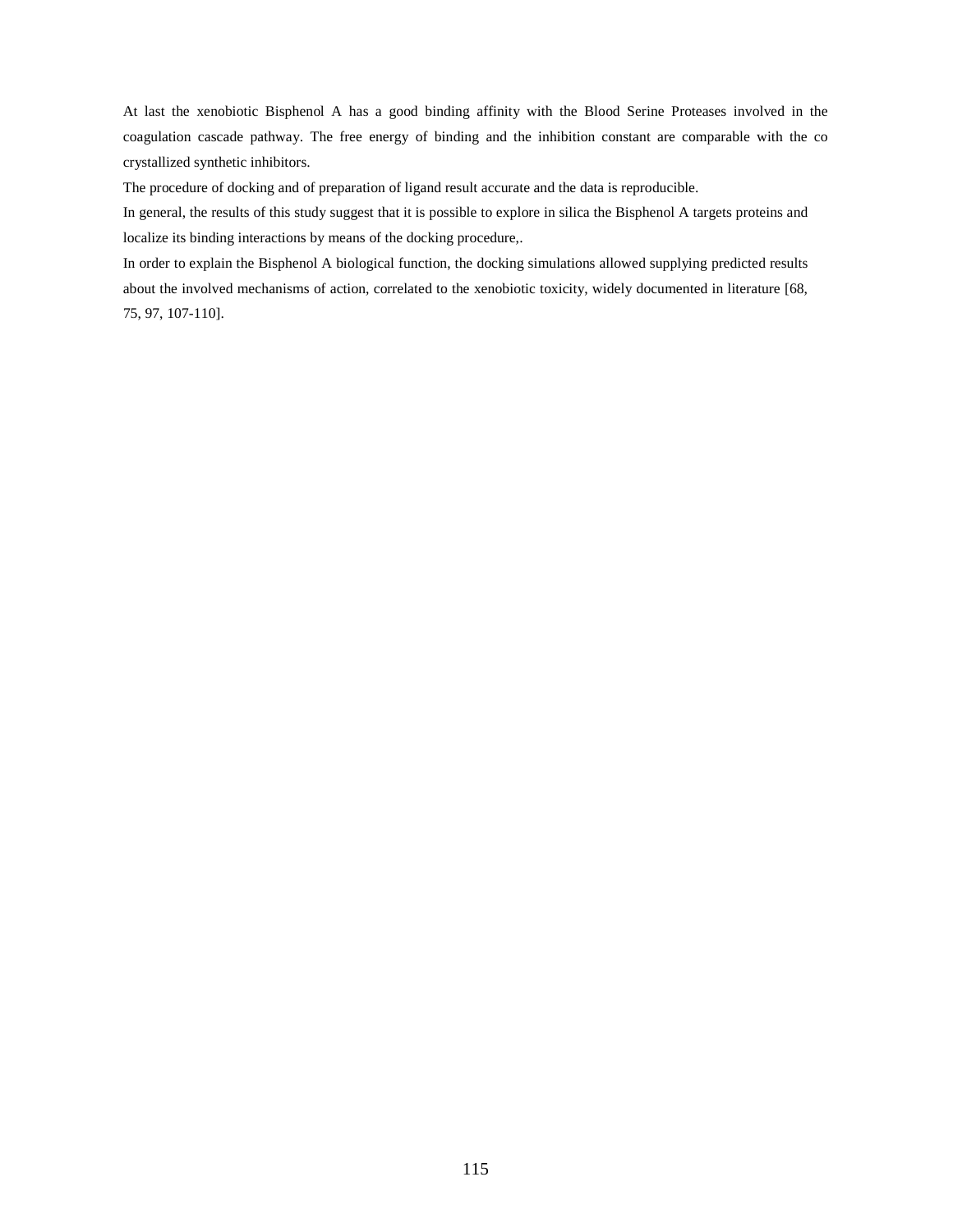### **Chapter 5 – Conclusions.**

Three main researches have been employed for the implementation of a protocol analysis for the characterization and quantification of the lignin fraction in the particulate matter at the concentration matrix level; the implementation of different methods of analysis of the toxic interesting pollutants, Oxy-PAHs; Nitro-PAHs and the Bisphenol A, that together with the large set of performed analysis, allowed the characterization of some PM fractions in relation with Indoor and Outdoor concentrations, human exposure and Urban – Rural – Remote sites composition. At last an in silica method was developed for the research of the proteins involved in the interaction with the pollutants of interest, optimized on Bisphenol A because of its history and recent interaction study with the Nuclear Receptors. From the involved pathway the Blood Serine Proteases are used to test the accuracy and reproducibility of obtained Autodock4.0 and Dock4.0 data. The method results useful for research on the biological mechanism of action in relation with both matrix concentrations and *in vivo* and *in vitro* studies. The data predicted will be confirmed by NMR analysis. The newest docking program gives more and more reproducible data, accurate and empirically shaped on the domain problem, at last the experimental data had to confirm or not confirm the predictions.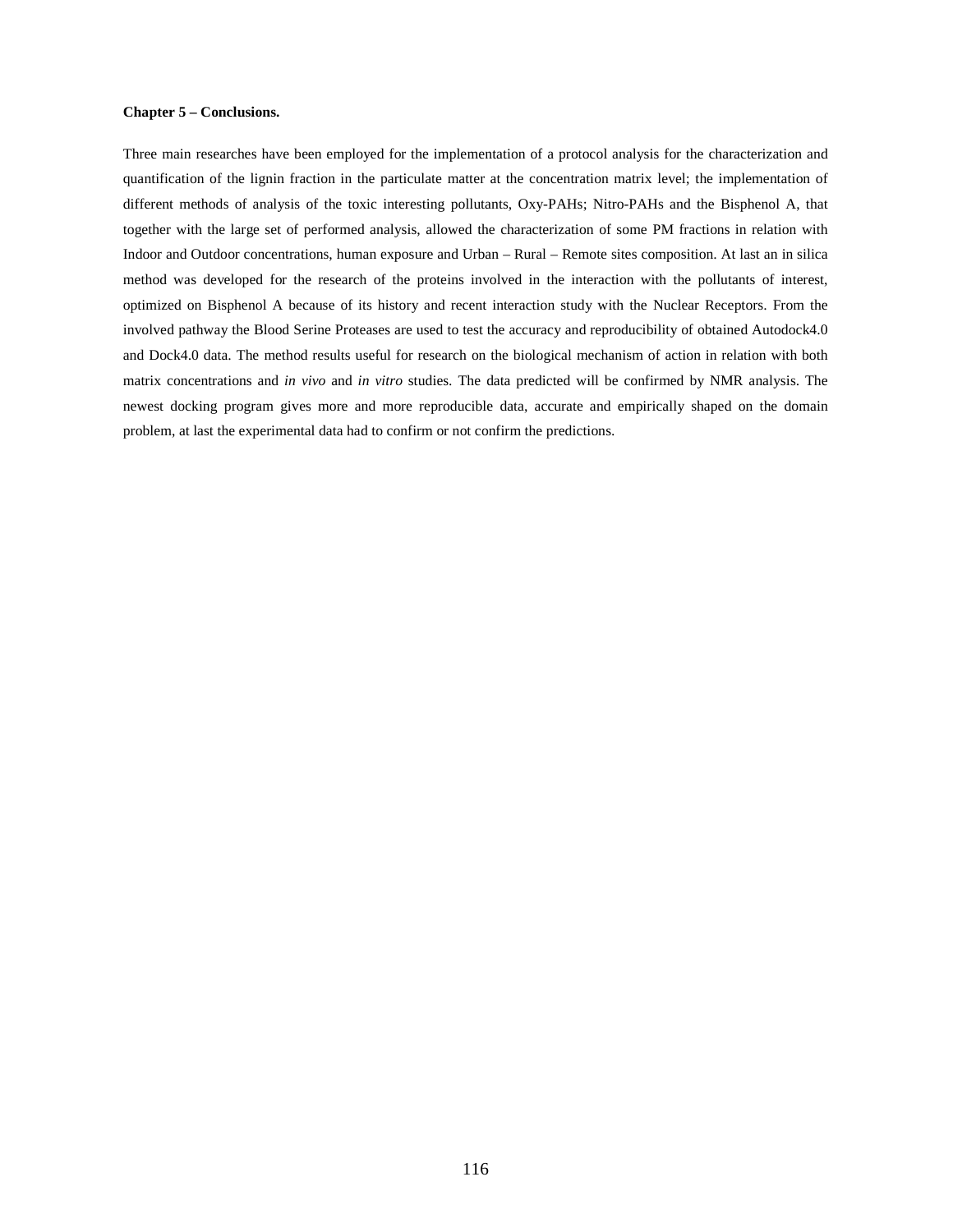# **Acknoledgements**

Thanks to:

Prof. Marco Orlandi's Research Group of the University of Milano Bicocca – Department of Environmental Science (Phd Luca Zoia and Phd EEva-Liisa Tolppa);

Prof. Andrea Grambaro's Reseach Group of the University Cà Foscari of Venice – Department of Environmental Science (Phd Roberta Zangrando);

Dott. Luciano Milanesi research Group of CNR of Milan – Biomedical Technology Institute (Phd Pasqualina D'Ursi; PhD Alessandro Orro; Phd Ivan Merelli; Dott. Ettore Mosca; Phd Federica Viti; Dott. Federica Chiappori; Dott. Roberta Alfieri; Mr. John Hatton; PhD Ermanna Rovida),

for their collaboration.

Thanks to:

Prof. Ezio Bolzacchini Research Group of University of Milano Bicocca – Department of Environamental Science (PhD Grazia Perrone; PhD Luca Ferrero; PhD Giorgia Sangiorgi; Dott. Barbara Ferrini);

And to Dott. Stefania Petraccone; Dott. Claudia Lo Porto

for this four years together.

Thanks to: all students encounter.

Best Thanks to

My second father Bruno; Ezio and Pasqualina for their friendship, humanity and Calabrian ospitality.

Dedicate to Carlo, to his future learns, could they be clear, many and interesting.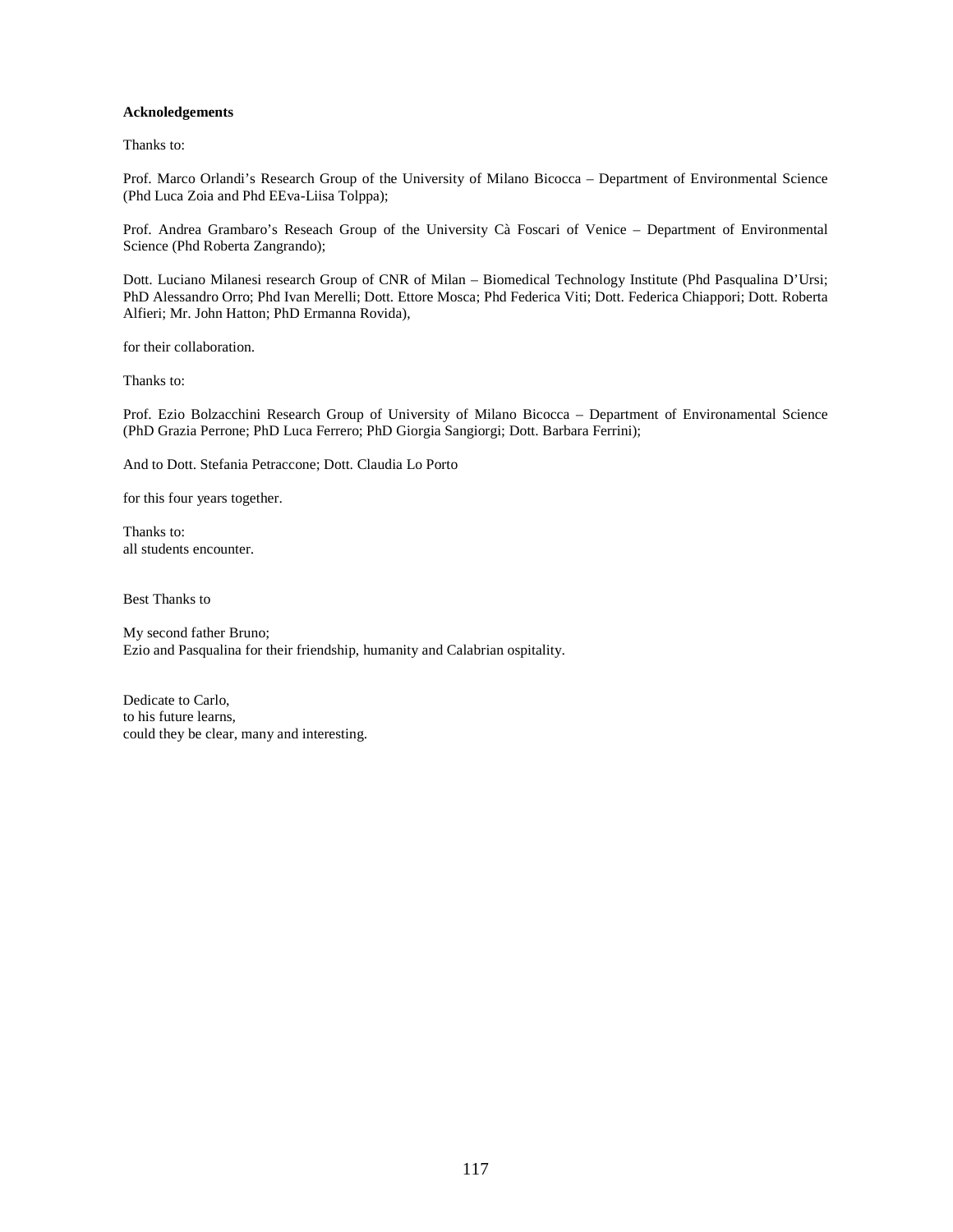# **Bibliography**

[1] Dockery, D.W., Pope, CAIII., Acute respiratory effects of particulate air pollution, Ann. Rev. Pub. Hlth., 1994, 15:107-113.

[2] Schwartz, J., Dockery, D.W., Neas, L.M., Is daily mortality associated specially with fine particles?, Journal of the Air and Waste Management Association, 1996, 46, 927–939.

[3] Ackermann-Liebrich U., Environmental Epidemiology Exposure and Desease, Occup. Environ. Med. 1997, 54: 287.

[4] Liu L.J.S., Phuleria, H.C., Arx, M.E.H., Ducret Stich, R., Ineichen, A., Ragettli, M., Braun Fahrländer, C., Schindler, C., Respiratory health impact of diesel exhaust from truck traffic among adults and asthmatic children in trans-alpine highway valleys in Switzerland, Epidemiology, 2008, V19, N6, NOV, SS, p S228.

[5] Pope, C.A., Cancer, cardiopulmonary mortality, and long-term exposure to fine particulate air pollution, J. Amer. Med. Assoc.*, 2002,* 287, 1132–1141.

[6] Seinfeld, J.H., Pandis, S.N., Atmospheric chemistry and phisycs: from air pollution to climate change, J. Wiley, New York, 1998.

[7] Pope, C.A., Burnett, R.T., Thun, M.J., Calle, E.E., Krewski, D., Ito, K., Thurston, G.D., Lung cancer, cardiopulmonary mortality and long-term exposure to fine particulate air pollution. Journal of the American Medical Association, 2002, 287 (9), 1132–1141.

[8] Intergovernmental Panel on Climate Change IPCC, Geneva, Switzerland Climate Change 2007: Synthesis Report Contribution of Working Groups I, II and III to the Fourth Assessment Report of the Intergovernmental Panel on Climate Change Core Writing Team, Pachauri, R.K. and Reisinger, A. (Eds.).

[9] Kalberer, M., Paulsen, D., Sax, M., Steinbacher, M., Dommen, J., Prevot, A.S.H., Fisseha, R., Weingartner, E., Frankevich, V., Zenobi, R., Baltensperger, U., Identification of Polymers as Major Components of Atmospheric Organic Aerosols, Science, 2004, Vol.303, 1659.

[10] D.R. Oros, M. Radzi bin Abas, N.Y.M.J. Omar, N.A. Rahman, B.R.T. Simoneit, Identification and emission factors of molecular tracers in organic aerosols from biomass burning: Part 3, Grasses Applied Geochemistry, 2006, Vol.21, 919.

[11] Vecchi, R., Marcazzan, G., Valli, G., Cerini, M., Antoniazzi, C., The role of atmospheric dispersion in the seasonal variation of  $PM_1$  and  $PM_{2.5}$  concentration and composition in the urban area of Milan (Italy). Atmospheric Environment, 2004, Vol.38, 4437–4446.

[12] Directive 2008/50/EC of the European Parliament and of the Council of 21 May 2008 on ambient air quality and cleaner air for Europe.

[13] Freudenberg, K., Biosynthesis and Constitution of Lignin, Nature, 1959, Vol.183, 1152-1155.

[14] Freudenberg, K.; Neish, A. Constitution and biosynthesis of lignin, 1968, Springler Verlag.

[15] Dianin (1891). Zhurnal russkogo fziko-khimicheskogo obshesrva Vol.23, 492.

[16] Dodds EC, Lawson W., 1936. Synthetic oestrogenic agents without the phenanthrene nucleus. Nature 137: 996.

[17] Villavecchia V., Elgenmann G., Ubaldini I., "Nuovo Dizionario di merceologia e chimica applicata". Hoepli Editore, 1976.

[18] Goldblum, K.B., Goldbrum's personal account of working with Dr. Fox. Accessed online: 31 July 2007.

[19] Environmental Protection Agency – EPA; www.epa.gov (2008)

[20] W.C. Hinds, Wiley Interscience Pubblication – Aerosol Technology, Properties, Behaviour and Measurement of Airborne Particles (1982).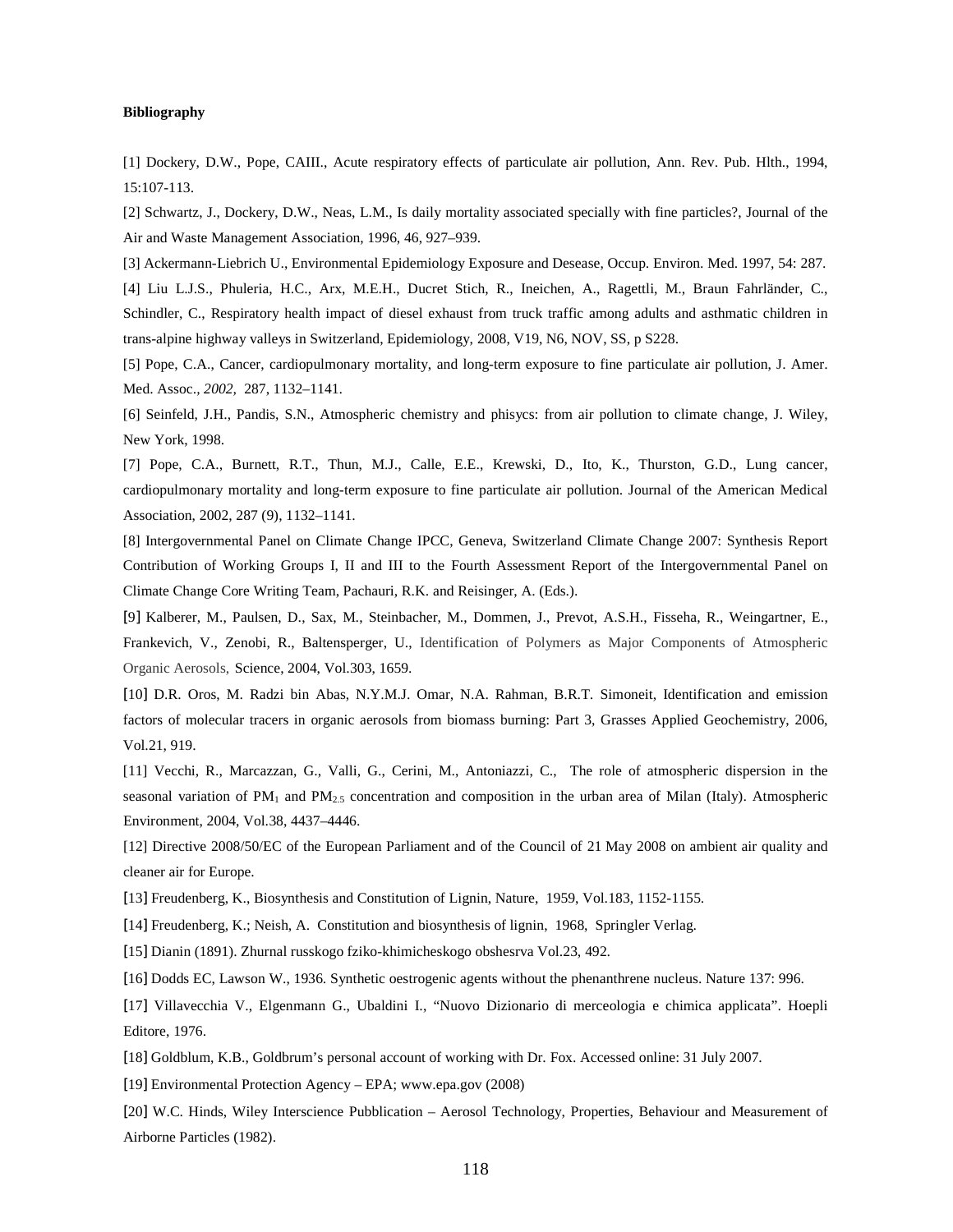- [21] P.C. Reist, MacMillan New York Introduction to Aerosol Science.
- [22] M. Sillampää, Finnish Meteorological Institute, Helsinki (2006).
- [23] F. Raes, E. Vignati, J. Wilson, L, Seinfeld, P, Adams, Atmospheric Environment, 33: 2715-2724 (2000).
- [24] J. Heintzenberg, Tellus, 41B:149-160 (1989).
- [25] Purves, W.K.; Sadava, D.; Orians, G.H.; Heller, H.C. Biologia- la biologia delle piante 2001 Zanichelli.
- [26] Campbell, N.A. Biologia 1995 Zanichelli.
- [27] Taiz, L.; Zeiger, E. Fisiologia vegetale 1998 Piccin.

[28] Lewis, N.G.; Davin, L.B.; Sarkanen, S. Lignin and Lignan Biosynthesis Symposium Series 697 1998, ACS,1-28, American Chemical Society.

- [29] Davin, L.B.; Wang, H.B.; Crowell, A.L.; Bedgar, D.L.; Martin, D.M.; Sarkanen, S.; Lewis, L.G. Science 1997, 275, 362-366.
- [30] Lewis, N.G.; Davin, L.B. Part.1 Poliphènols Actualitès 2000, 20, 18-25.
- [31] Ralph, J.; Peng, J.P.; Lu, F.C.; Hatfield, R.D.; Helm, R.F. J. Agric. Food Chem. 1999, 47, 2991-2996.
- [32] Meyermans, H. et al. J. Biol. Chem. 2000, 275, 36899-36909.
- [33] Blanchette, A.R.; Crueler, W.E.; Height, D.E.; Akhtar, M.; Akin, D.E. J. Biotechnol. 1997, 53, 203-213.
- [34] Eglinton, T.I.; Goni, M.A.; Boon, J.J.; Van der Hage, E.R.E.; Terashima, N.; Xie, Y. Holzforschung 2000, 54, 39- 54.
- [35] Doree, C.; Cunningham, M. J. Chem.Soc. 1913, 103, 677-686.
- [36] Matsumoto, Y.; Ishuzu, A.; Nakano, J. Holzforschung 1986, 40, 81-85.

[37] W.F. Rogge, L.M. Hildemann, M.A. Mazurek, G.R. Cass, B.R.T. Simoneit, Environmental Science and Technology, 27: 2700-2711 (1993).

- [38] G.P. Moss, IUPAC Nomenclature for fused-ring systems (2008).
- [39] G. Portella, J. Poater, M. Solà, J, of Physical organic chemistry, 18: 785-791 (2005).
- [40] H. Hosoya, K Hosoi, I. Gutman, Theor. Chim. Acta, 38:33-47 (1975).
- [41] E. Clar Academic Press: London (1964).
- [42] E. Clar, Wiley: New York (1972).
- [43] M. Randic, Chem. Rev., 103: 3449-3605 (2003).
- [44] Y.J. Ruiz Moralez, Phys. Chem. A, 108:10873-10896 (2004).
- [45] J.J. Aihara, Chem. Soc., Perkin Trans. 2: 2185-2195 (1996).
- [46] M.M.C. Ferreira, Chemosphere, 44: 125-146 (2001).
- [47] A.M. Sehili, G. Lammel. Atmospheric Environment 41, 8301 (2007).
- [48] R. M. Kamens, H. Karam, Z. Guo, J. Perry, L. Stockburger, Environ. Sci. Technol., 23: 801-806 (1989).
- [49] R.M. Kamens, Z. Guo, J.N. Fulcher, D.A. Bell, Environ. Sci. Technol., 22: 103-108 (1988).
- [50] T. Spitzer, T. Takeuchi, J. of Chromatography A, 710: 109-116 (1995).
- [51] J.Oda, I.Maeda, T. Mori, Y. Yashuara, Y, Saito, Environ. Technology, 19: 961-976 (1998).
- [52] P.M. Fine, G.R. Cass, B.R. Simoneit, Environ. Sci Technol, 35: 2665-2675 (2001).
- [53] NO. A. Kwamena, J.A. Thornton, J.P.D. Abbat, J. Phys Chem. A, 108: 11626-11634 (2004).
- [54] P.S. Bailey, Academic Press: Toronto, 1982.
- [55] E.J. Moriconi, B.Rakoczy, W.F. O'Connor, The J. Of Organic Chemistry, 83: 4618-4623 (1961).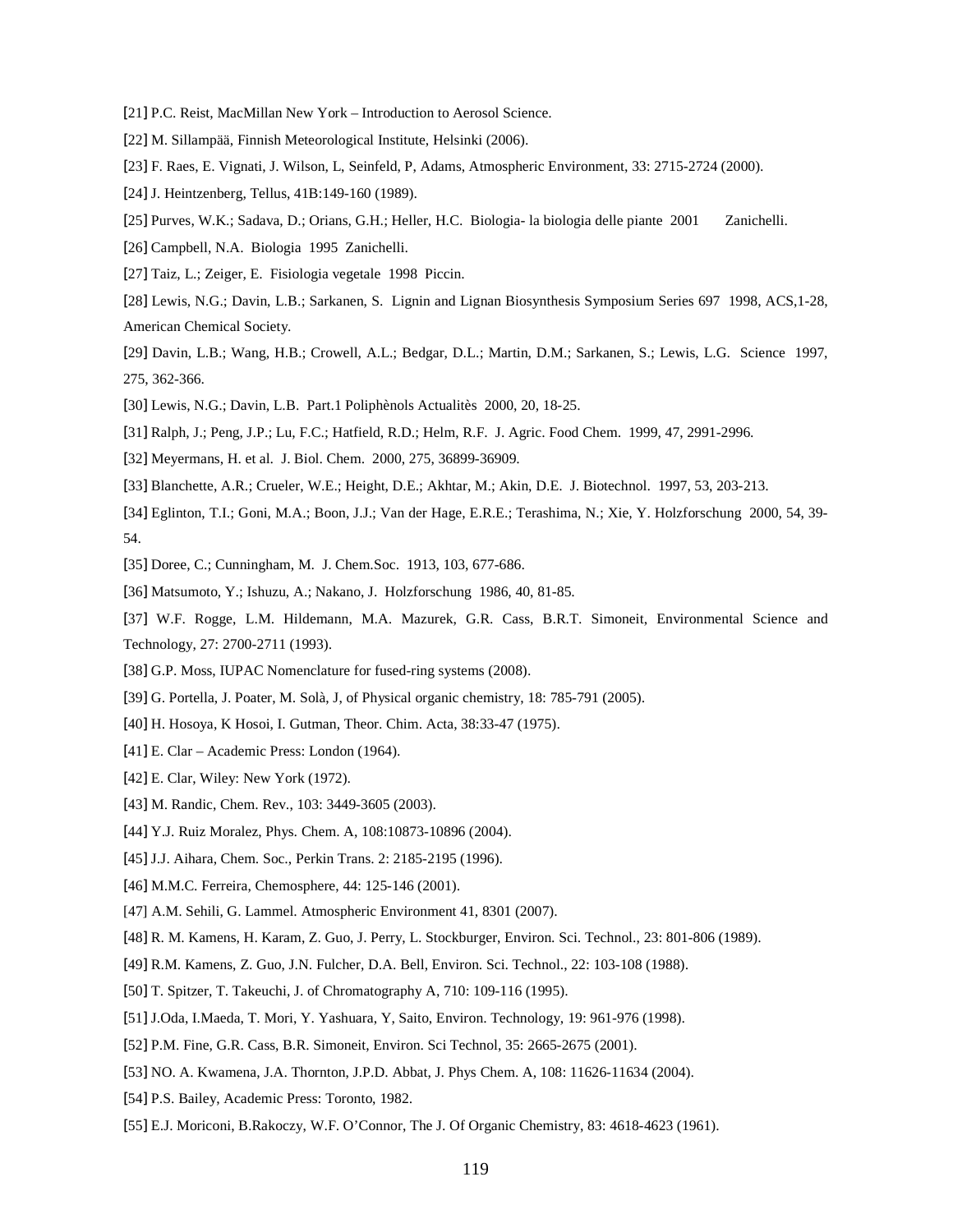[56] K.A. Van Cauwenberghe, Dekker, New York, 1985, pp 351-384.

[57] National Cancer Institute, Division of Cancer Biology, http://dcb.nci.nih.gov (2008).

[58] J.T. Barbas, M. E. Sigman, R. Dabestani, Environ. Sci. Technol. 30: 1776-1780 (1996).

[59]F. Marino, A. Cecinato, P,A, Siskos, Chemosphere, 40 (2000),

[60] T. Ramdahl, T. Nielsen, B. Seitz, Atmos. Environ. ISSN 004-6981 CODEN ATENBP.

[61] J. Sasaki, S.M. Ascmann, E.S.C. Kwok, R. Atkinson, J. Arey. Environ. Sci. Technol., 31: 3173-3179 (1997).

[62] J-H Kang, F, Kondo, Y, Katayama. Human exposure to bisphenol A. Toxicology, 2006, 226: 79-89.

[63] V. Wade, S. C. Nagel, F. S. vom Saal. Large Effects from Small Exposures. III. Endocrine Mechanisms Mediating Effects of Bisphenol A at Levels of Human Exposure. Endocrinology 2006, 147 (6): 56-69.

[64] Liu, X., Matsushima, A., Okada, H., Tokunaga, T., Isozaki, K., and Shimohigashi, Y., Receptor binding characteristics of endocrine disruptor bisphenol A: Chief and corroborative hydrogen bonds of bisphenol A phenolhydroxyl group with Arg316 and Glu275 residues in the human nuclear receptor of estrogen-related receptor γ (ERRγ),*FEBS Journal* ,274, 6340-6351,2007.09.

[65] H. H. Le, E. M. Calson, J.P. Chua, S.M. Belcher. Bisphenol A is released from polycarbonate drinking bottles and mimics the neurotoxic actions of estrogen in developing cerebellar neurons. Toxicol Lett. 2008 30;176(2):149-56.

[66] A.M. Calafat, Z. Kuklenyik, J.A. Reidy, S.P. Caudill, J. Ekong, L.L. Needham. Urinary Concentrations of Bisphenol A and 4-Nonylphenol in a Human Reference Population. Environ Health Perspect. 2005; 113(4): 391–395.

[67] Environ International Corporation. 2003. Tier 1 Assessment of the Potential Health Risk to Children Associated with Exposure to Commercial Pentabromodiphenyl Ether Product. Prepareted for Great Lakes Chemical Corporation as sponsor to EPA's Voluntary Children's Chemical Exposure Program.

[68] Lang, I., A., Galloway, T., S., Scarlett, A., Henley, W., E., Depledge, M., Wallace, R., B., Melzer, D., Association of Urinary Bisphenol A Concentration With Medical Disorders and Laboratory Abnormalities in Adults, JAMA, Vol. 300, no. 11, 2008, pp. 1303-1310.

[69] Takeuchi T., Tsutsumi O., Ikezuki Y., Takai Y., Taketani Y., Positive relationship between androgen and the endocrine disruptor, bisphenol a, in normal women and women with ovarian dysfunction Endocrine journal 2004, vol. 51, n°2, pp. 165-169.

 [70] European Food Safety Autority (EFSA) Scientific Documents Opinion of the Scientific Panel on food additives flavourings, processing aids and materials in contact with food (AFC) related to 2,2-BIS(4- HYDROXYPHENYL)PROPANE. 29 January 2007.

[71] Integrated Risk Information System. 12/03/2002 I.A.6 Screening-Level Literature Review Findings message has been added. http://www.epa.gov/iris/subst/0356.htm.

[72] NTP Finalizes Report on Bisphenol A. U.S. Department of Health and Human Services - National Institute of Environmental Health Sciences (NIEHS). September 03, 2008.

[73] Health Canada Media Relations (613) 957-2983. Environment Canada Media Relations (819) 934-8008 1-888- 908-8008 News Release 2008-167 http://www.chemicalsubstanceschimiques.gc.ca/challenge-defi/batch-lot-2/bisphenol-a/index-eng.php.

[74] 111th U.S. Congress 1st session, "To ban the use of bisphenol A in food containers, and for other purposes." March 13, 2009.

[75] Hugo, E., R., Brandebourg, T., D., Woo, J., G., Loftus, J., Alexander, J., W., Ben-Jonathan, N., Bisphenol A at environmentally relevant doses inhibits adipopectin release from human adipose tissue explants and adipocytes, Environ. Health Perspect., Vol. 116, no 12, 2008, pp. 1642-1647.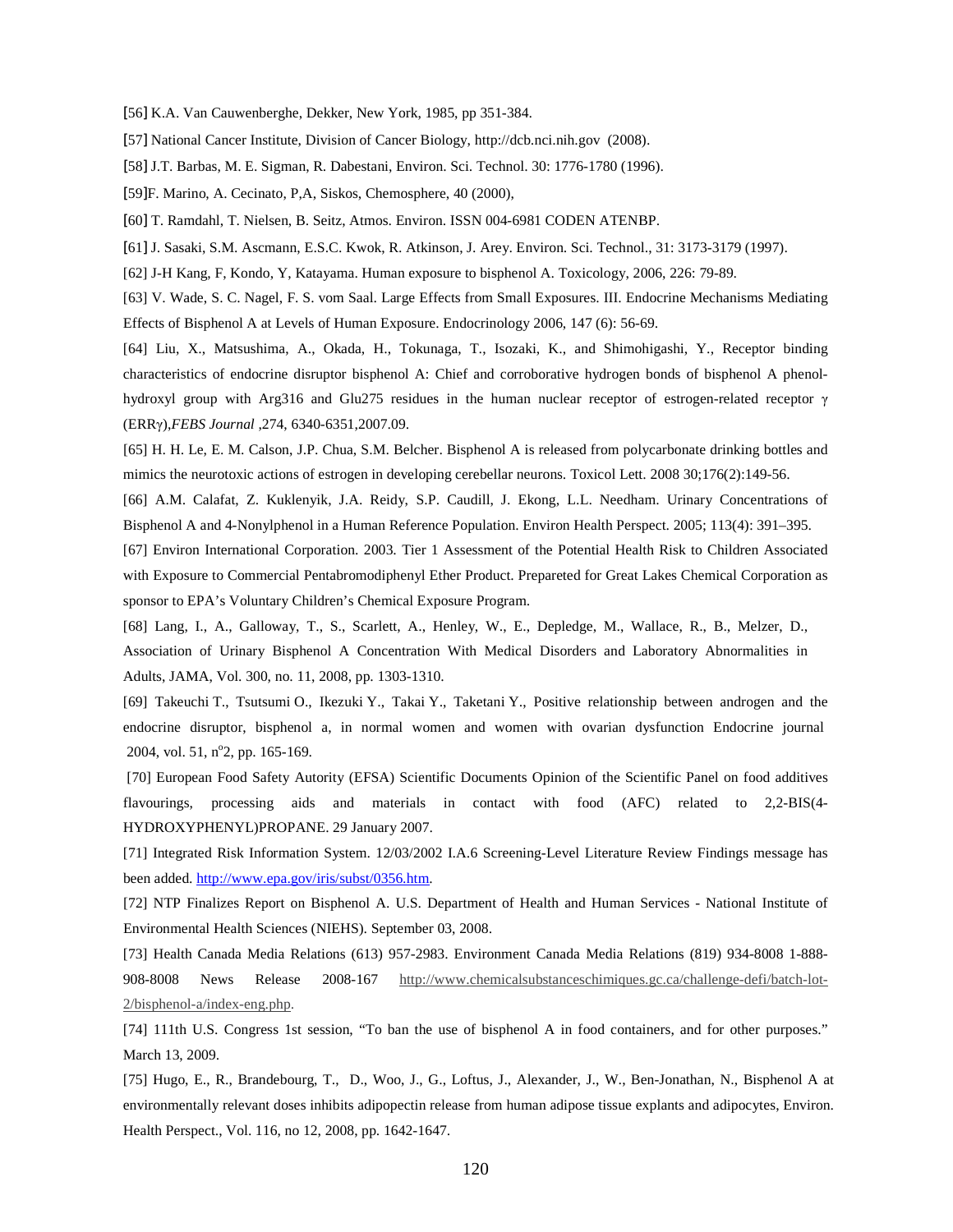[76] Prins, G., S., Birch, L., Tang, W. Y., Ho, S., M., Developmental estrogen exposure predispose to prostate carcinogenesis with aging, Reprod. Toxicol., Vol. 23, no. 3, 2007, pp. 374-382.

[77] Dekant Wolfgang; Völkel Wolfgang. Human exposure to bisphenol A by biomonitoring: methods, results and assessment of environmental exposures. Toxicology and applied pharmacology 2008;228(1):114-34.

[78] Rudel RA, Camann DE, Spengler JD, Korn LR, Brody JG. Phatalates, alkylphenols, pesticides, polybrominated diphenyl ethers and other endocrine-disrupting compounds in indoor air and dust. Environ. Sci. Technol. 2003, 38: 2531-2537.

[79] Rudel RA, Brody JG, Spengler JD, Vallarino J, Geno PW, Sun G. Identification of Selected Hormonally active agents and animal mammary carcirogenesis in commercial and residential air and dust samples. J. Air Waste Manage Assoc. 2001 51(10):1386-90.

[80] Matsumoto, H., Adachi, S., Suzuki, Y., Bisphenol A in ambient air particulates responsible for the proliferation of MCF-7 human breast cancer cells and its concentration changes over 6 months, Arch. Environ. Contam. Toxicol., Vol. 48, no. 4, 2005, pp. 459-466.

[81] M. Radzi Bin Abas, B.R.T. Simoneit, Atmospheric Environment 30, 2779 (1996).

[82] M.L. Magnuson, C.A. Kelty, C.M. Sharpless, K.G. Linden, W. Fromme, D.H. Metz, R. Kashinkunti, Environ. Sci. Technol. 36, 5252 (2002).

[83] A. Cappiello, E. De Simoni, C. Fiorucci, F. Mangani, P. Palma, H. Trufelli, S. Decesari, M.C. Faccini, S. Fuzzi, Environ. Sci. Technol. 37, 1229 (2003).

[84] C.D. Simpson, M. Paulsen, R.L. Dills, L.J.S. Liu, D.A. Kalman, Environ. Sci. Technol., 39, 631 (2005).

[85] C. Crestini, M. Orlandi, E-L Tolppa, L. Zoia, R. Saladino. Characterisation of lignin by different spectroscopic and aromatic techniques. Sample preparations from the COST E41 Joint Analysis Effort on wood and fiber characterisation. Vienna 31-agosto-1 settembre 2006.

[86] M. P. Colombini, M. Orlandi, F. Modugno, E-L. Tolppa, M. Sardelli, L. Zoia,C. Crestini. Archaeological Wood Characterisation By Py/Gc/Ms, Gc/Ms, Nmr And Gpc Techniques. *Microch. J.* 2007, *85*, 164-173.

[87] L. Zoia, G. Sestetti, B. Rindone. Tesi di Dottorato presso l'Università di Milano Bicocca, «Processi di bioconversione di fenoli, polifenoli e fibre lignocellulosiche mediati da laccasi e perossidasi", Novembre 2007.

[88] L. Zoia, M. Orlandi, A. Salanti. Tesi di Dottorato presso l'Università di Milano Bicocca, «Caratterizzazione e consolidamento di legni archeologici", Anno Accademico 2005-2006.

[89] L. Zoia, Ma. Orlandi, E.-L. Tolppa, D.I. Donato, P. Agozzino, P. Guerra. "Polimerizzazione in situ per il consolidamento di materiali lignei attraverso tecniche ambientalmente compatibili" in La diagnostica e la conservazione dei manufatti lignei. Nardini Editore Firenze 2006 ISBN 88-44-4151-4.

[90] M. Girardin, M. Metche. Microdosage rapide des groupements alkoxyles par chromatographie en phase gazeuse. Application à la lignine. *Journal of Chromatography*, 1983, *264*, 155-158.

[91] Di Tullio, N. Spreti, F. De Angelis. Mass Spectrometry in the Biosynthetic and Structural Investigation of Lignins. *Mass Spectrometry Reviews*, 2004, 23, 87-126.

[92] D. V. Evtuguin, F. M. Amado. Application of Electrospray Ionization Mass Spectrometry to the Elucidation of the Primary Structure of Lignin. *Macromol. Biosci*. 2003, *3*, 339-343.

[93] Cappiello A.; Famiglini G.; Berloni A.; Palma P.; Mangani F., New liquid chromatography/electron ionization mass spectrometry methods in water analysis. Annali di chimica 2002;92(7-8):623-36.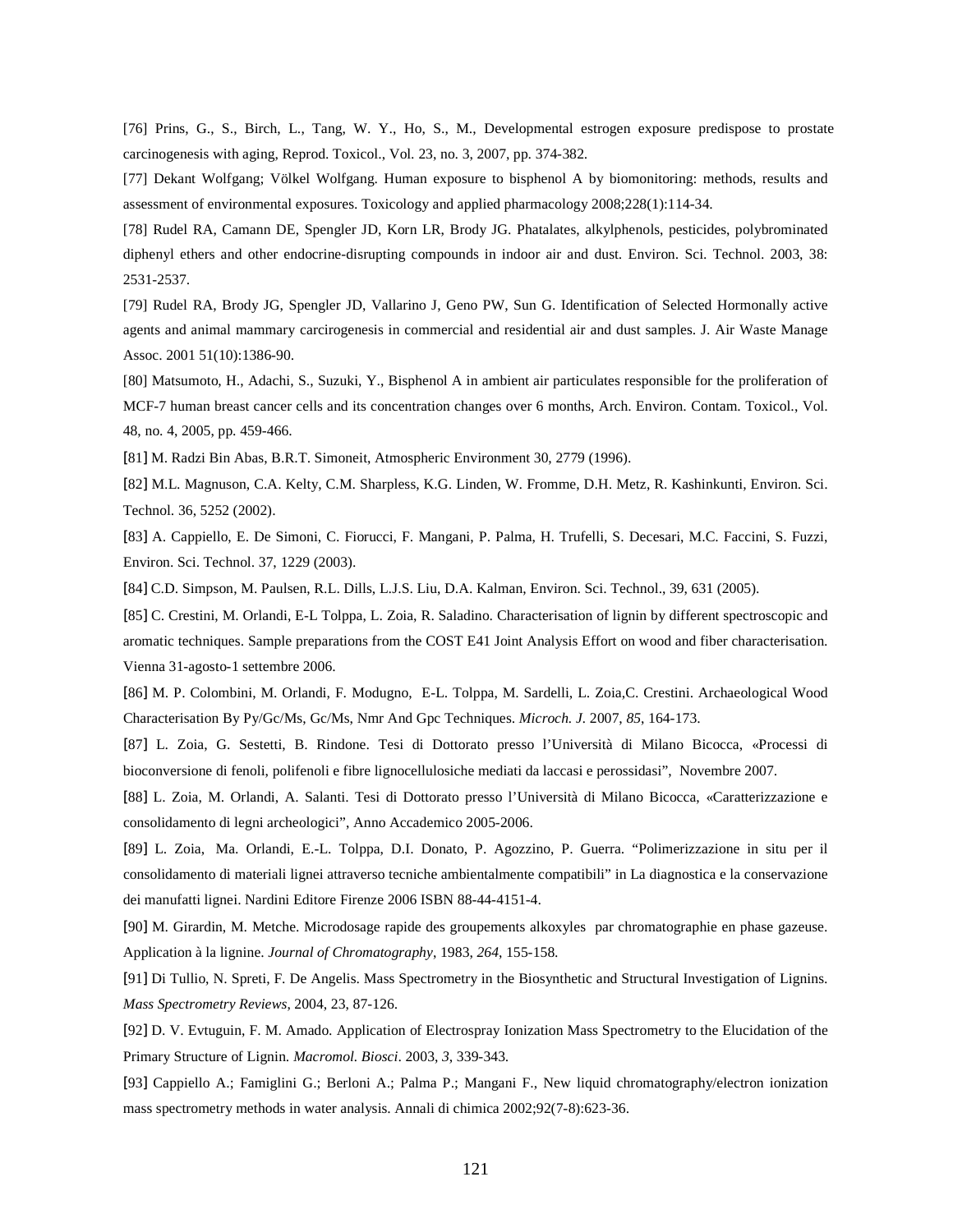[94] De Angelis F., Nicoletti R., Spreti N., Veri' F. A New in Vitro Model of Lignin Biosynthesis. Angewandete Chemie-International Edition. 1999; vol. 38 pp. 1283-1285.

[95] F. De Angelis, P. Fregonese, F. Verì, "Structural Investigation of Synthetic Lignins by Matrix-assisted Laser Desorption/Ionization Time-of-Flight Mass Spectrometry", Rapid Commun. Mass Spectrom., 10, 1304 (1996).

[96] Evtuguin D.V., Domigues P., Amado F.L., Pascoal Neto C., Ferrer Correia A.J. Electrospray Ionization Mass Spectrometry as a Tool for Lignins Molecular Weight and Structural Characterisation. Holzforshung. Vol. 53, Issue 5, pp. 525-528, 1999.

[97] Reistad, T., Maiussen, E., Fonnum, F., The effect of a Brominated Flame Retarant, Tetrabromobisphenol-A, on Free Radical Formation in Human Neutrophil Granulocytes: The Involvement of the MAP Kinase Pathway and Protein Kinase C, Toxicological Sciences, Vol.83, no. 1, 2005, pp. 89-100.

[98] Gagnaire, D.; Robert, D. Proceedings of the Proc. Eur. Conf. NMR Macromol. 1978, 517-519 Rome, Italy.

[99] M.G. Perrone. Semivolatile Organic Compounds in the Atmospheric Particle Matter of urban Area transport and deposition at high altitude alpine sites. November 2004.

[100] UNICHIM 179/0 (1999) Manual: "Linee guida per la validazione di metodi analitici nei laboratori chimici – criteri generali",

[101] National Institute of Standards & Technology – Certificate of Analysis – Standard Reference Material 1649a: "Urban Dust".

[102] Gambaro A., Zangrando R., Gabrielli P., Barbante C., Cescon P., "Direct Determination of Levoglucosan at the picogram per milliliter level in Antartic Ice by High-Performance Liquid Chromatography/Electrospray Ionization Triple Quadrupole Mass Spectrometry". Anal. Chem. 2008 80: 1649-1655.

[103] Inoue K., Yoshida S., Nakayama S., Ito R., Okanouchi N., Nakazawa H., "Development of Stable Isotope Diluition Quantification Liquid Chromatography – Mass Spectrometry Method for Estimation of Exposure Levels of Bisphenol A, 4-tert-Octylphenol, 4-Nonylphenol, Tetrabromobisphenol A, and Pentachlorophenol in Indoor Air". Arch. Environmental Contamination and Toxicology, 2006 51: 503-508.

[104] Kamuura, T.; Tajima, Y.; Nakahara, T. "Determination of bisphenol A in air by GC-MS". J. Environ. Chem. Jpn. 1997, 7, 275-280.

[105] Petrovic, M.; Eljarrat, E.; Lopez de Alda, M. J.; Barcelo, D. "Recent advances in mass spectrometric analysis related to endocrine disrupting compounds in aquatic environment samples". J. Chromatogr. A 2002, 974, 23-51. [106] Decreto Legislativo 21 maggio 2004, n. 183 "Attuazione della direttiva 2002/3/CE relativa all'ozono nell'aria" pubblicato nella *Gazzetta Ufficiale* n. 171 del 23 luglio 2004 - Supplemento Ordinario n. 127.

[107] Li, H., Gao, Z., Kang, L., Zhang, H., Yang, K., Yu, K., Luo, X., Zhu, W., Chen, K., Shen, J., Wang, X., Jiang, H., TarFisDock: a web server for identifying drug targets with docking approach, Nucleic Acids Research, Vol. 34, 2006, pp. W219-224.

[108] Niwa, T., Fu Jimoto, M., Kishimoto, K., Yabusaki, Y., Ishibashi, F., Katagiri, M., Metabolism and Interaction of Bisphenol A in Human Hepatic Cytochrome P450 and Steroidogenic CYP17, Biological & Pharmaceutical Bulletin, Vol. 24, no 9, 2001, pp. 1064-1067.

[109] Johnson, G., E., Parry, E., M., Mechanistic investigations of low dose exposures to the genotoxic compounds bisphenol-A and rotenone, Mutation research, Vol. 651, no 1-2, 2008, pp. 56-63.

[110] Hanioka, N., Jinno, H., Tanaka-Kagawa, T., Nishimura, T., Masanori, A., Interaction of bisphenol A with rat hepatic cytochrome P450 enzymes, Chemosphere, Vol. 41, 2000, pp. 973-978.